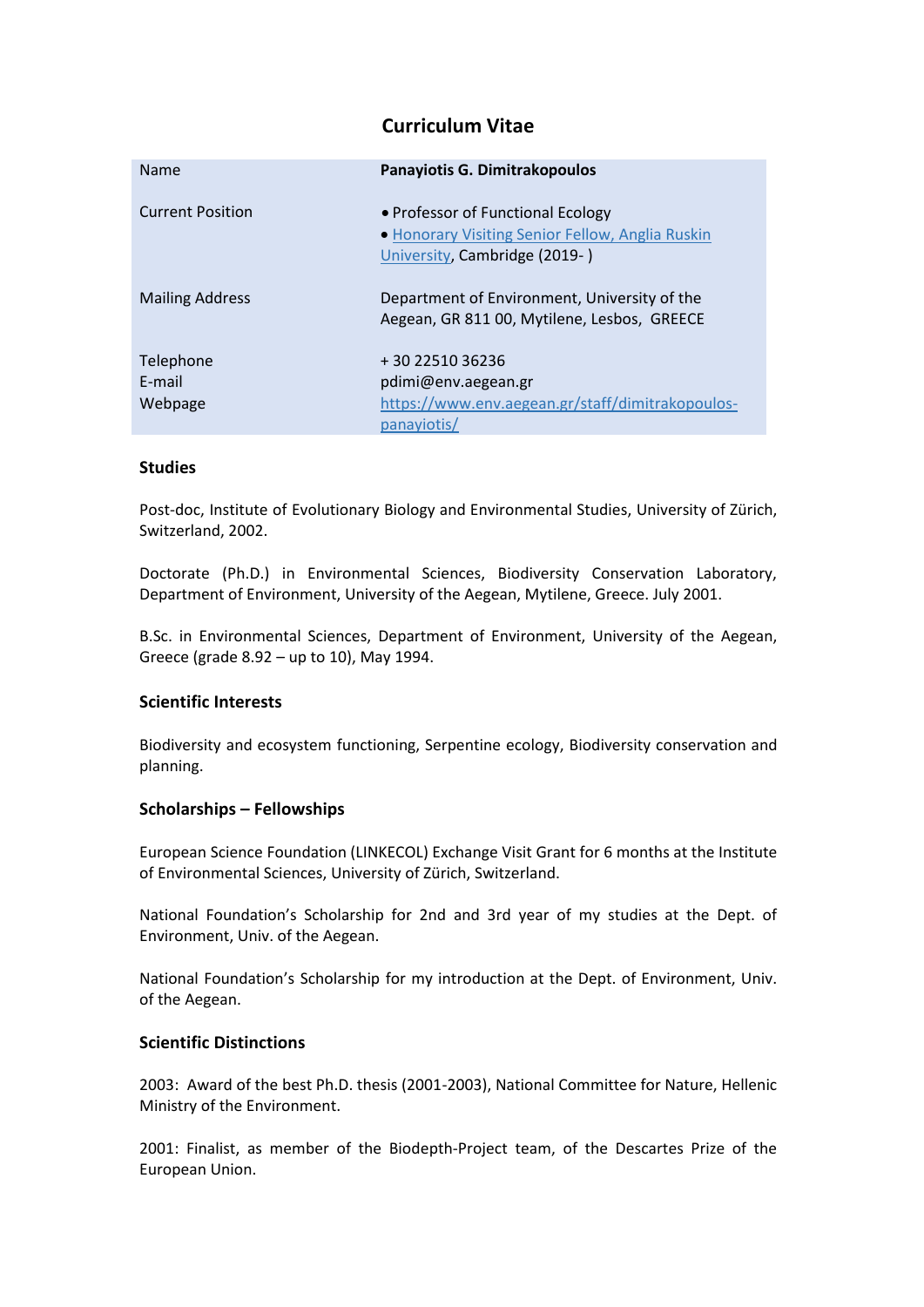## **Membership**

- Member of the Group of Specialists on the European Diploma for Protected Areas, as an expert from Greece (2020-2024)
- Founding Member of International Cooperative for the Management of Mediterranean Climate Ecosystems (INCOMME;<http://www.incomme.org/>) (2011- )

• Member of the National Committee for the Protected Areas Management of Greece (Natura 2000 Committee)– Ministry for Environment, Energy and Climate change (2010- 2013, 2014-2016, 2017-2019)

• Member of Scientific Committee of the Managing Authority of Northeast Aegean Islands Protected Areas (2019-)

- Member of the Management Board of the Hellenic Ecological Society (2014-2016)
- President of the Hellenic Ecological Society (2012-2014)
- Secretary of the Hellenic Ecological Society (2010-2012)

• Member of the Steering Committee of the Hellenic Network for Biodiversity research (HELBIONET) (2010-2011)

## **Administrative Experience**

Head of Department of Environment, University of the Aegean (2014-2018)

## **Teaching Experience**

## *Undergraduate Courses:*

- Quantitative Analysis of Ecological Data (October 2002 2018)
- Plant Biology (February 2014-today)
- Biological Diversity (October 2004 today)
- Introduction to Ecology (2003-2004, 2013-today)
- Research Methods in Ecology (2015-today)

## *Postgraduate Courses:*

*Postgraduate Program on 'Global Environmental Change, Management and Technology'* 2010 – Applied Ecology

### [Mespom Masters in Environmental Sciences Policy and Management](https://mespom.eu/) 2018 – Applied Ecology

## **Educational and Research Projects**

2020-2021 "Integrated study for the alien flora". Operational program «Human Resources Development, Education and Lifelong Learning, Greece 2014-2020». Project Leader: P. G. Dimitrakopoulos.

2019-2024 "[Forecasting Social Impacts of Biodiversity Conservation Policies in Europe](https://www.fidelio.landecon.cam.ac.uk/) – [FIDELIO](https://www.fidelio.landecon.cam.ac.uk/)" - European Research Council starting grant (grant no. 802605). Hosted by the Department of Land Economy/ University of Cambridge Conservation Research Institute, University of Cambridge. Project Leader: Dr Nikoleta Jones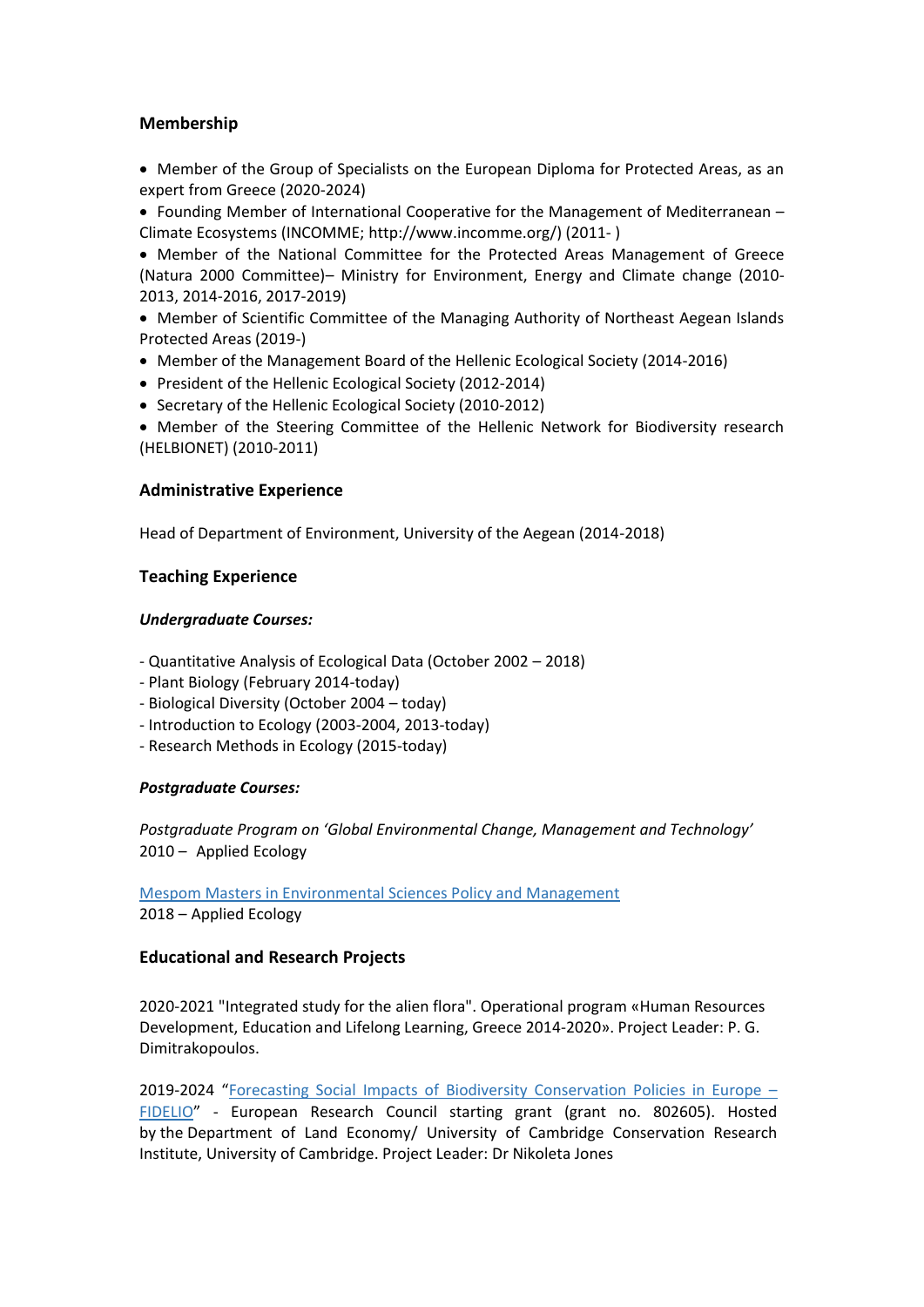2013 -2017 Summer School in *Ecological Data Analysis (EcoDAR)*. Supported by the project 'The University of the Aegean, the prominent and driving factor for the economic and social growth of the wider Aegean area' of the Operational Programme "Education and Lifelong Learning", which is co-funded by European Union (European Social Fund) and National Resources (2013). Project Leaders: G. Kokkoris, P. G. Dimitrakopoulos.

- (a) ΕcoDAR2013, Mytilene, 1-6 July 2013 [\(https://summer-schools.aegean.gr/EcoDAR2013\)](https://summer-schools.aegean.gr/EcoDAR2013)
- (b) EcoDAR2014, Heraklion, 7-12 July 2014 [\(https://summer](https://summer-schools.aegean.gr/EcoDAR2014)[schools.aegean.gr/EcoDAR2014\)](https://summer-schools.aegean.gr/EcoDAR2014)
- (c) ΕcoDAR2015, Mytilene, 6-11 July 2015 [\(https://summer](https://summer-schools.aegean.gr/EcoDAR2015)[schools.aegean.gr/EcoDAR2015\)](https://summer-schools.aegean.gr/EcoDAR2015)
- (d) ΕcoDAR2017, Mytilene, 10-15 July 2017 [\(https://summer](https://summer-schools.aegean.gr/EcoDAR2017)[schools.aegean.gr/EcoDAR2017\)](https://summer-schools.aegean.gr/EcoDAR2017)

2015 Summer School in *Nutrition and Biodiversity as tools of Well being* [\(https://summer](https://summer-schools.aegean.gr/NuBioEYZHN2015)[schools.aegean.gr/NuBioEYZHN2015](https://summer-schools.aegean.gr/NuBioEYZHN2015)). Supported by the project 'The University of the Aegean, the prominent and driving factor for the economic and social growth of the wider Aegean area' of the Operational Programme "Education and Lifelong Learning", which is co-funded by European Union (European Social Fund) and National Resources. Project Leaders: K. Giagkinis, P. G. Dimitrakopoulos.

2013-2015 "ECOGENE | The relative role of niche and neutral mechanisms in controlling phytoplankton genetic and morphological diversity". General Secretariat for Research and Technology – Excellence ΙΙ Program / Co- Financed by the European Union and the Greek State (NRSF 2007-2013). Project Leader: G. Tsirtsis (Department of Marine Sciences, Univ. of the Aegean).

2010-2013 "Serpentine ecology: ecosystem processes, plant functional traits and nickel accumulation and tolerance in the serpentine endemic Ni-hyperaccumulator Alyssum lesbiacum ". European Social Fund and National Resources of Greece (NSRF 2007-2013) - HRAKLEITOS II project. Project Leader: P. G. Dimitrakopoulos.

2010 Hellenic Network for Biodiversity Research (HelBioNet) - Greek General Secretariat of Research and Technology (GSRT) / Hellenic Centre for Marine Research, Crete

2006-2007 "BIOBUS–Biodiversity Resources for Innovative Business Development". European Commission Project Leader: Prof. A.Y. Troumbis

2005 -2007 "Nature and biodiversity conservation planning: methods in management of the rural environment", University of the Aegean / Ministry of the Education (PYTHAGORAS II Program). Project Leader: P. G. Dimitrakopoulos.

2004-2006 "Biodiversity in agroecosystems and natural systems of the Aegean islands, Greece", University of the Aegean / Ministry of the Education (PYTHAGORAS I Program), Project Leader: Prof. N.S. Margaris.

2004 "Biotic resources in NE Aegean Islands". NAIS project / European Commission. Coordinated by P.G. Dimitrakopoulos. Project Leader: Prof. A.Y. Troumbis.

2002 "Effects of diversity in experimental plant communities of early- or mid- successional species", Institüt für Umweltwissenschaften, Universität Zürich / Swiss National Science Foundation. Project Leader: Prof. B. Schmid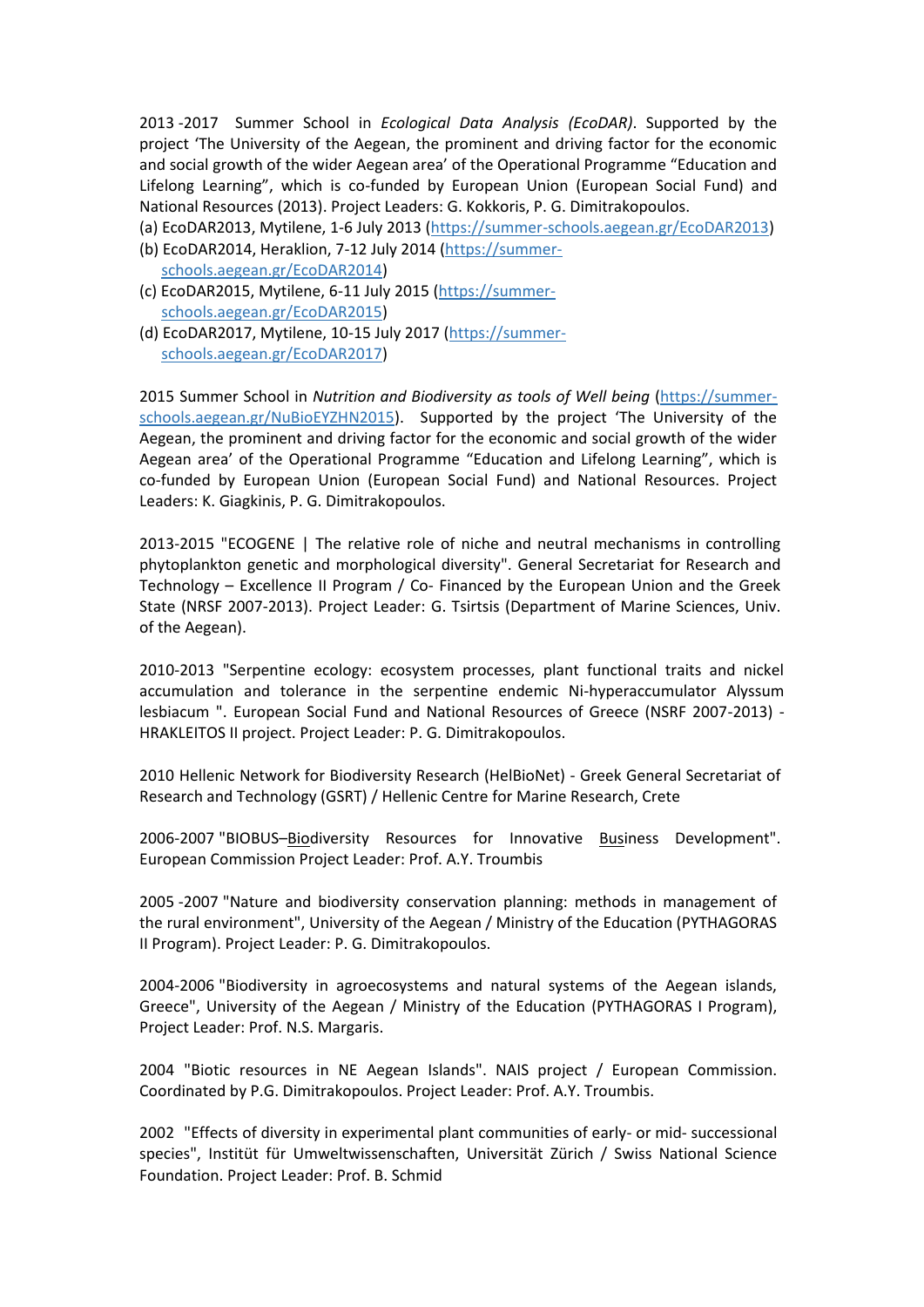1996-1999 "Biodiversity and Ecological Processes in Terrestrial Herbaceous Ecosystems: experimental manipulation of plant communities - BIODEPTH". European Commission/DG XII - Framework IV Environment and Climate Programme (ENV4-CT95-0008). Project manager: Prof. J.H. Lawton.

1998-1999 "Audio-visual material for the Lesbos Natural History Museum with title "Ecosystems of the NE Aegean Islands". University of the Aegean / Ministry of the Aegean. Project Leader: Prof. A.Y.Troumbis.

1996-1997 "Exploitation of the tulip species in Chios island, Greece", University of the Aegean / Ministry of the Aegean, Project Leader: Prof. N.S. Margaris.

1995-1996 "The natural environment of Agios Efstratios Island, NE Aegean". University of the Aegean - Research Unit. Project Leaders: Prof. G. Nikolakakis, Ch. Giourga and A.Y.Troumbis.

## **Current Research network**

GrENE-net - Genomics of rapid Evolution in Novel Environments (<https://grenenet.wordpress.com/>)

#### **Peer Review Activity**

### *(a) Editorial Board*

- 2020 [Forests](https://www.mdpi.com/journal/forests) (Mdpi, ISSN 1999-4907)
- 2020- [Diversity](https://www.mdpi.com/journal/diversity/about) (Mdpi, ISSN 1424-2818)
- 2018 [Frontiers in Forests and Global Change:](https://www.frontiersin.org/journals/forests-and-global-change#editorial-board) (a) *Associate Editor* in 'Fires and Forests' and (b) *Review Editor* in 'Temperate and Boreal Forests'
- 2011 The [Scientific](https://www.hindawi.com/journals/tswj/) World Journal (Ecology Domain), Hindawi Publishing Corporation)

2008 –2011The Open Ecology Journal, BENTHAM Science Publishers.

#### *(b.1) Journal Reviewer*

*Acta Ecologica Sinica – Advances in Meteorology – Austral Ecology - Australian Journal of Botany - Aquatic Conservation: marine and freshwater ecosystems - Biodiversity and Conservation – Biodiversity Data Journal - BioInvasions Records - Biological Invasions - Conservation Letters - Communications Biology - Danish Journal of Geography - Ecology Letters - Economic Botany – Ecophere - Energy, Ecology and Environment - Environment, Development and Sustainability - Environmental and Experimental Botany - Environmental Engineering and Management Journal - Environmental Management - Environmental Monitoring and Assessment - Environmental Policy and Governance - Forest Ecology and Management – Forests - Frontiers in ICT - Frontiers in Forests and Global Change - Frontiers in Plant Science - Global Nest Journal - Grass and Forage Science - International Journal of*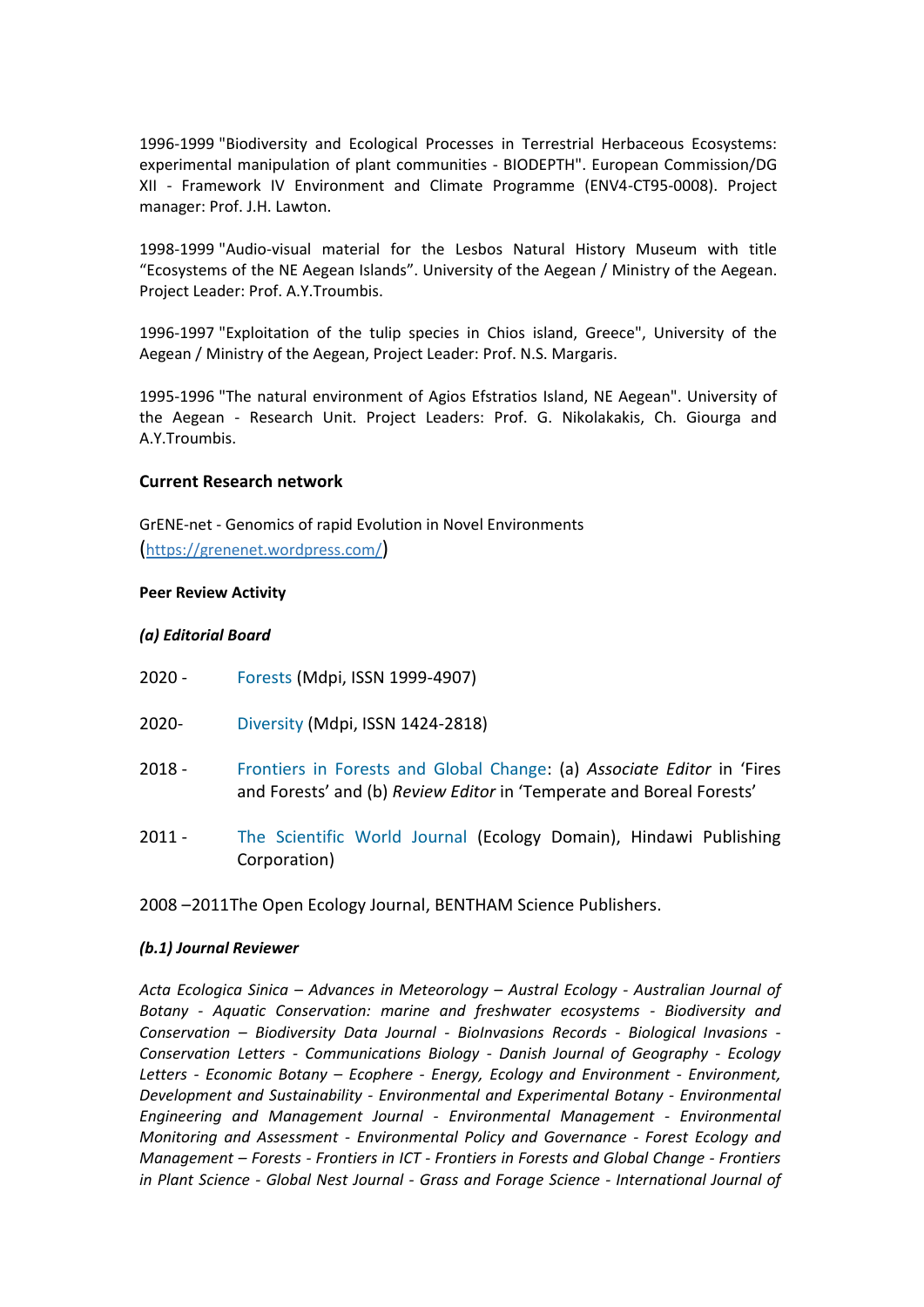*Ecology - International Journal of Sustainable Development and World Ecology - Journal of Biological Research - Journal of Environmental Management - Journal of Environmental Planning and Management - Journal of Mountain Science - Journal of Vegetation Science - Journal of Plant Ecology – Journal of Urban Ecology - Landscape and Urban Planning - Landscape Ecology - Oecologia – Oikos - Ocean and Coastal Management - Plant and Soil - Plant Ecology – Plants - PLoS ONE - Polish Journal of Environmental Studies - Revue d' Ecologie (La Terre et la Vie) – Rhodora - The Environmentalist - Science of the Total Environment – Sustainability.*

## *(b.2) Book chapters*

Margarita Arianoutsou, Vittorio Leone, Daniel Moya, Raffaela Lovreglio, Pinelopi Delipetrou, and Jorge de las Heras. 2012. *Management of Threatened, High Conservation Value, Forest Hotspots Under Changing Fire Regimes*. In: Moreira, F.; Arianoutsou, M.; Corona, P.; De las Heras, J. (Eds.). Post-Fire Management and Restoration of Southern European Forests pp. 257-291, Springer (ISBN: 978-94-007-2207-1).

## *(c) Research proposal reviewer*

BiodivERsA & Belmont Forum on Scenarios of Biodiversity and Ecosystem Services (2018 BiodivScen joint call) (2018)

 Research Foundation Flanders (Fonds Wetenschappelijk Onderzoek - Vlaanderen, FWO) [\(http://www.fwo.be/en/\)](http://www.fwo.be/en/) (2015)

 BiodivERsA on Invasive Species and Biological Invasions (2012-2013) – BiodivERsA: a network of 21 research-funding agencies across 15 European countries, funded under the [EU's 7th Framework Programme](http://cordis.europa.eu/fp7/capacities/research-infrastructures_en.html) for Research [\(www.biodiversa.org\)](http://www.biodiversa.org/) (2013)

• *Biodiversity works: towards a dynamic and resilient nature in an ever-diminishing space* - Dutch Ministry of Economic Affairs, Agriculture and Innovation and Division for Earth and Life Sciences from the Netherlands Organisation for Scientific Research (NWO-ALW) (2011).

• General Secretariat for Research and Technology-Greece (Various call on fundamental and applied research, 2003 – today).

## **Publications**

## *Thesis*

1. **Dimitrakopoulos, P.G**. 2001. Interactive effects of fire and diversity on ecosystem functioning in experimental Mediterranean grassland communities: testing the insurance hypothesis. Ph.D. thesis. Biodiversity Conservation Laboratory, Department of Environment, University of the Aegean, Mytilene, Greece. 161pp.

2. **Dimitrakopoulos, P.G.** 1994. Diversity Hotspots in Greece. First Degree Dissertation. Biodiversity Conservation Laboratory, Department of Environment, University of the Aegean, Mytilene, Greece. 150pp.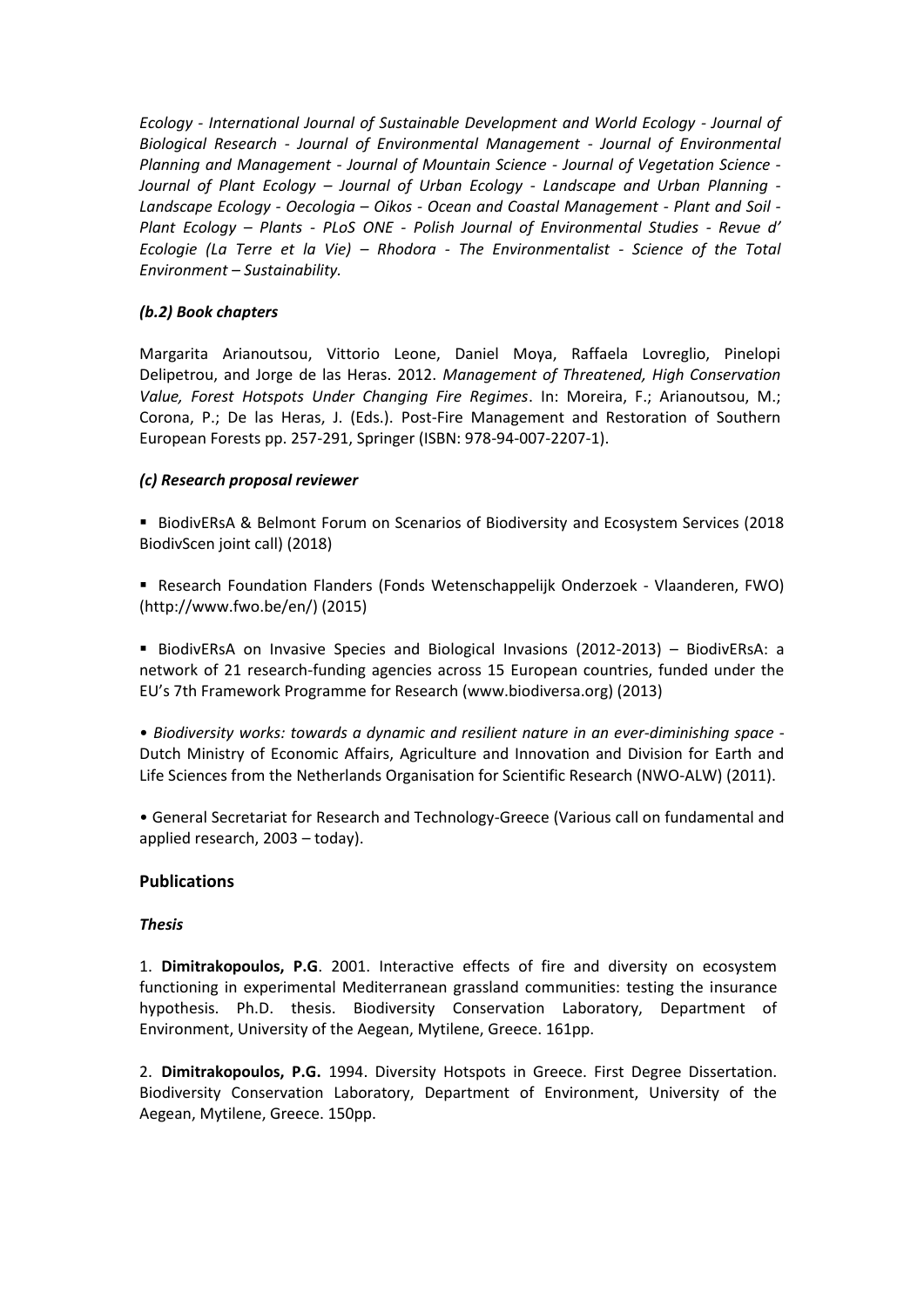#### *Journals*

**B.66.** McGinlay J., Gkoumas V., Holtvoeth V., Ruymán Armas Fuertes F., Bazhenova E., Benzoni A., Botsch K., Cabrera Martel C., Carrillo Sánchez C., Cervera I., Chaminade G., Doerstel J., J. Fagundo Garcia C., Jones A., Lammertz M., Lotman K., Odar M., Pastor T., Ritchie C., Santi S., Smolej M., Soriano F., Waterman H., Zwijacz-Kozica T., Kontoleon A., **Dimitrakopoulos PG**, Jones N. 2020. The Impact of COVID-19 on the Management of European Protected Areas and Policy Implications. **Forests**, 11(11), 1214, <https://doi.org/10.3390/f11111214>

**B.65.** Jones N., Malesios C., Kantartzis, A. **Dimitrakopoulos, P.G.** 2020. The role of location and social impacts of Protected Areas on subjective wellbeing. **Environmental Research Letters**, 15, 114030[, https://doi.org/10.1088/1748-9326/abb96e](https://doi.org/10.1088/1748-9326/abb96e)

**B.64.** Feigl, G.; Varga, V.; Molnár, Á.; **Dimitrakopoulos, P.G**.; Kolbert, Z. 2020. [Different](https://www.mdpi.com/2076-3921/9/9/837)  Nitro-Oxidative Response of *Odontarrhena lesbiaca* [Plants from Geographically Separated](https://www.mdpi.com/2076-3921/9/9/837)  [Habitats to Excess Nickel.](https://www.mdpi.com/2076-3921/9/9/837) **Antioxidants**, 9, 837. <https://doi.org/10.3390/antiox9090837>

**B.63.** Stefanatou, A., **Dimitrakopoulos, P.G.,** Aloupi, M., Adamidis, G.C., Nakas, G., & Petanidou, T. (2020). [From bioaccumulation to biodecumulation: Nickel movement from](https://www.sciencedirect.com/science/article/pii/S0048969720347264)  *Odontarrhena lesbiaca* [\(Brassicaceae\) individuals into consumers.](https://www.sciencedirect.com/science/article/pii/S0048969720347264) **Science of the Total Environment**, 747, 141197[, https://doi.org/10.1016/j.scitotenv.2020.141197](https://doi.org/10.1016/j.scitotenv.2020.141197) 

**Β.62.** Jones N., Graziano Μ., **Dimitrakopoulos P. G.** 2020. Social impacts of European protected areas and policy recommendation. **Environmental Science and Policy** 112: 134- 140.

**B.61.** Michelaki C.Z., Fyllas N.M., Galanidis A., Aloupi M., Evangelou E., Arianoutsou M., **Dimitrakopoulos P.G.** 2020. Adaptive flammability syndromes in thermo-Mediterranean vegetation, captured by alternative resource-use strategies. **Science of the Total Environment** 718, 137437, [https://doi.org/10.1016/j.scitotenv. 2020.137437](https://doi.org/10.1016/j.scitotenv.%202020.137437)

**B.60.** Fyllas, N.M., C. Z. Michelaki, A. Galanidis, E. Evangelou, J. Zaragoza-Castells, **P.G. Dimitrakopoulos**, C. Tsantilas, M. Arianoutsou, J. Lloyd. 2020. Functional trait variation among and within species and plant functional types in mountainous Mediterranean forests. **Frontiers in Plant Science** 11, 212, doi: 10.3389/fpls.2020.00212

**Β.59.** Kattge J, Bönisch G, Díaz S … **Dimitrakopoulos PG …**Wirth C. 2020. TRY plant trait database – enhanced coverage and open access. **Global Change Biology** 26: 119– 188.

**B.58.** Raab-Straube E. von, Raus Th., I. Bazos, J. P. Cornec, G. De Bélair, **P. G. Dimitrakopoulos**, R. El Mokni, A. V. Fateryga, V. V. Fateryga, A. Fridlender, J. Gil, V. N. Grigorenko, R. Hand, A. Kovalchuk, A. Mastrogianni, R. Otto, S. Rätzel, M. Ristow, M. Salas Pascual, A. Strid, S. A. Svirin, I. Tsiripidis, H. Uhlich, E. Véla, F. Verloove, K. Vidakis, A. V. Yena, P. E. Yevseyenkov, A. Zeddam. 2019. Euro+Med-Checklist Notulae, 11 – **Willdenowia**, 49, 421–445.

**Β.57.** Moreira F., Nicky Allsopp, Karen J. Esler, Grant Wardell‐Johnson, Leonardo Ancillotto, Margarita Arianoutsou, Jeffrey Clary, Lluis Brotons, Miguel Clavero, **Panayiotis G. Dimitrakopoulos**, Raquel Fagoaga, Peggy Fiedler, Ana F. Filipe, Eliezer Frankenberg, Milena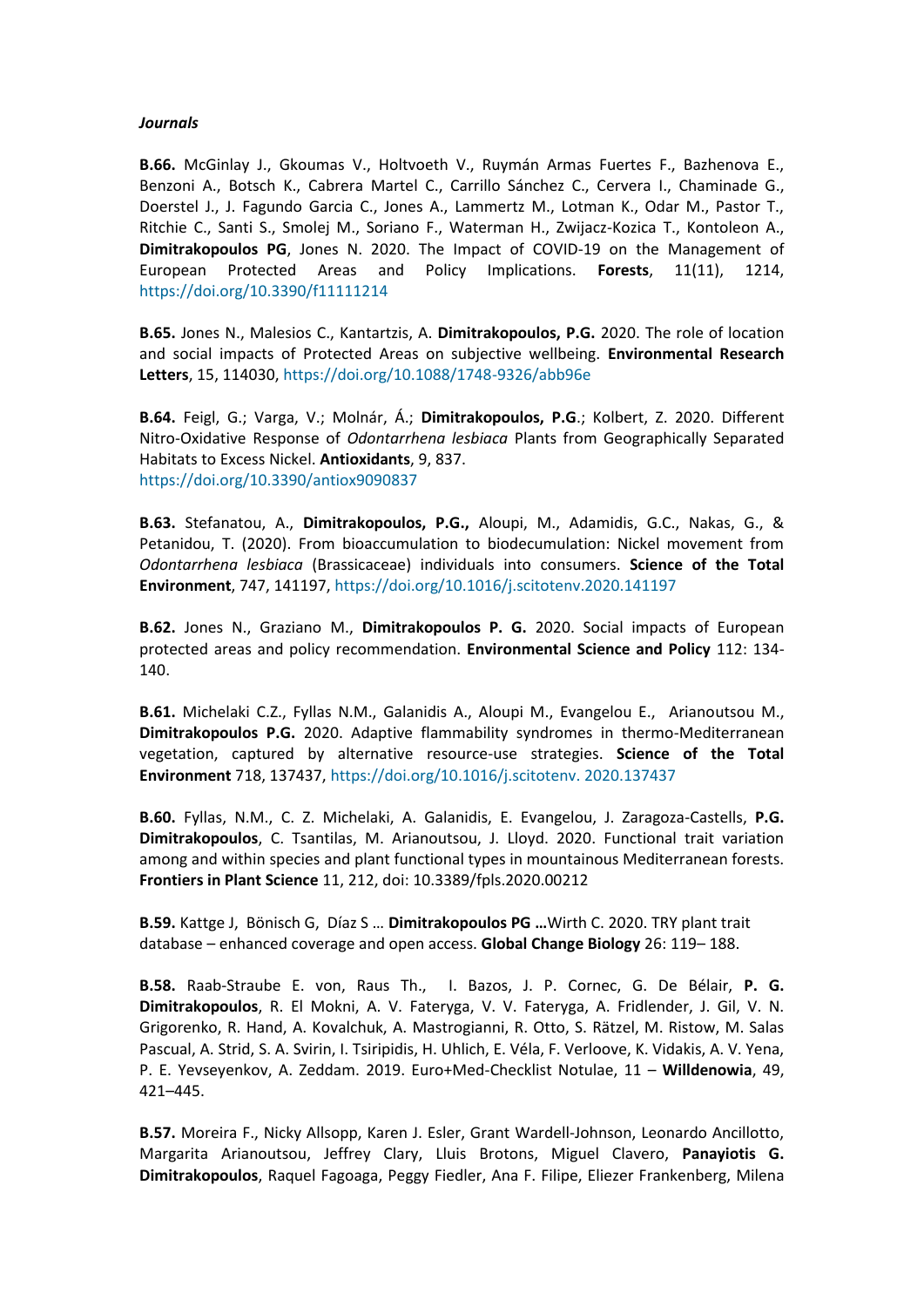Holmgren, Pablo A. Marquet, Maria J. Martinez‐Harms, Adriano Martinoli, Ben P. Miller, Linda Olsvig‐Whittaker, Patricio Pliscoff, Phil Rundel, Danilo Russo, Jasper A. Slingsby, John Thompson, Angela Wardell‐Johnson, Pedro Beja. 2019. Priority questions for biodiversity conservation in the Mediterranean biome: Heterogeneous perspectives across continents and stakeholders. **Conservation Science and Practice**, 1 (11), e118, <https://doi.org/10.1111/csp2.118>

**B.56.** Jones N., C. Malesios, M. Aloupi, M. Proikaki, T. Tsalis, M. Hatziantoniou, **P. G. Dimitrakopoulos**, A. Skouloudis, J. Holtvoeth, I. Nikolaou, A. S. Stasinakis, O. I. Kalantzi, G. Gatidou, E. Zkeri, M. Koulousaris & K. I. Evangelinos. 2019. Exploring the role of local community perceptions in sustainability measurements. **International Journal of Sustainable Development & World Ecology,** 26: 471-483.

**B.55.** Michelaki C.Z., Fyllas N.M., Galanidis A., Aloupi M., Evangelou E., Arianoutsou M., **Dimitrakopoulos P.G.** 2019. An integrated phenotypic trait-network in thermo-Mediterranean vegetation describing alternative, coexisting resource-use strategies. **The Science of the Total Environment** 672: 583–592

**B.54.** Skouloudis A., Malesios C., **Dimitrakopoulos P.G**. 2019. Corporate biodiversity accounting and accountability in megadiverse countries: An examination of indicators disclosed in sustainability reports. **Ecological Indicators** 98: 888-901.

**B.53.** Jones Ν., Malesios C., Ioannidou E., Kanakaraki R., Kazoli F., **Dimitrakopoulos P.G.** 2018. Understanding perceptions for social impacts of Protected Areas: evidence from three NATURA 2000 sites in Greece. **Environmental Impact Assessment Review** 73: 80-89.

**B.52.** Strenchok, L., **Dimitrakopoulos, P.G.**, Kizos, T. & Pitta, T.-M. 2018. Local knowledge of selected wild plant species collected in Agiassos, on Lesvos, Greece. **Norsk Geografisk Tidsskrift–Norwegian Journal of Geography** 72: 273–286.

**B.51.** Thanopoulou Z., Sini M., Vatikiotis K., Katsoupis C., **Dimitrakopoulos P.G.,** Katsanevakis S. 2018. How many fish? Comparison of two underwater visual sampling methods for monitoring fish communities. **PeerJ** 6:e5066; DOI 10.7717/peerj.5066.

**B.50.** Proikaki M. Nikolaou I., Jones N., Malesios Ch., **Dimitrakopoulos PG**, Evangelinos KI. 2018. Community perceptions of local enterprises in environmentally degraded areas. **[Journal of Behavioral and Experimental Economics](https://www.sciencedirect.com/science/journal/22148043)** [73:](https://www.sciencedirect.com/science/journal/22148043/73/supp/C) 116-124.

**B.49**. Papanikolopoulou L.A., Smeti E., Roelke D.L., **Dimitrakopoulos P.G.,** Kokkoris G.D., Danielidis D.B., Spatharis S. 2018. Interplay between r- and K-strategists leads to phytoplankton underyielding under pulsed resource supply. **Oecologia**, 86: 755-764, https://doi.org/10.1007/s00442-017-4050-x.

**B.48**. **Dimitrakopoulos P.G**., Koukoulas S., Galanidis A., Delipetrou P., Gounaridis D., Touloumi K., Arianoutsou M. 2017. Factors shaping alien plant species richness spatial patterns across Natura 2000 Special Areas of Conservation of Greece. **The Science of the Total Environment**, 601-602: 461-468.

**Β.47.** Adamidis G.C., Aloupi M., Mastoras P., Papadaki M.-I., **Dimitrakopoulos P.G.** 2017. Is annual or perennial harvesting more efficient in Ni phytoextraction? **Plant and Soil** 418: 205-218.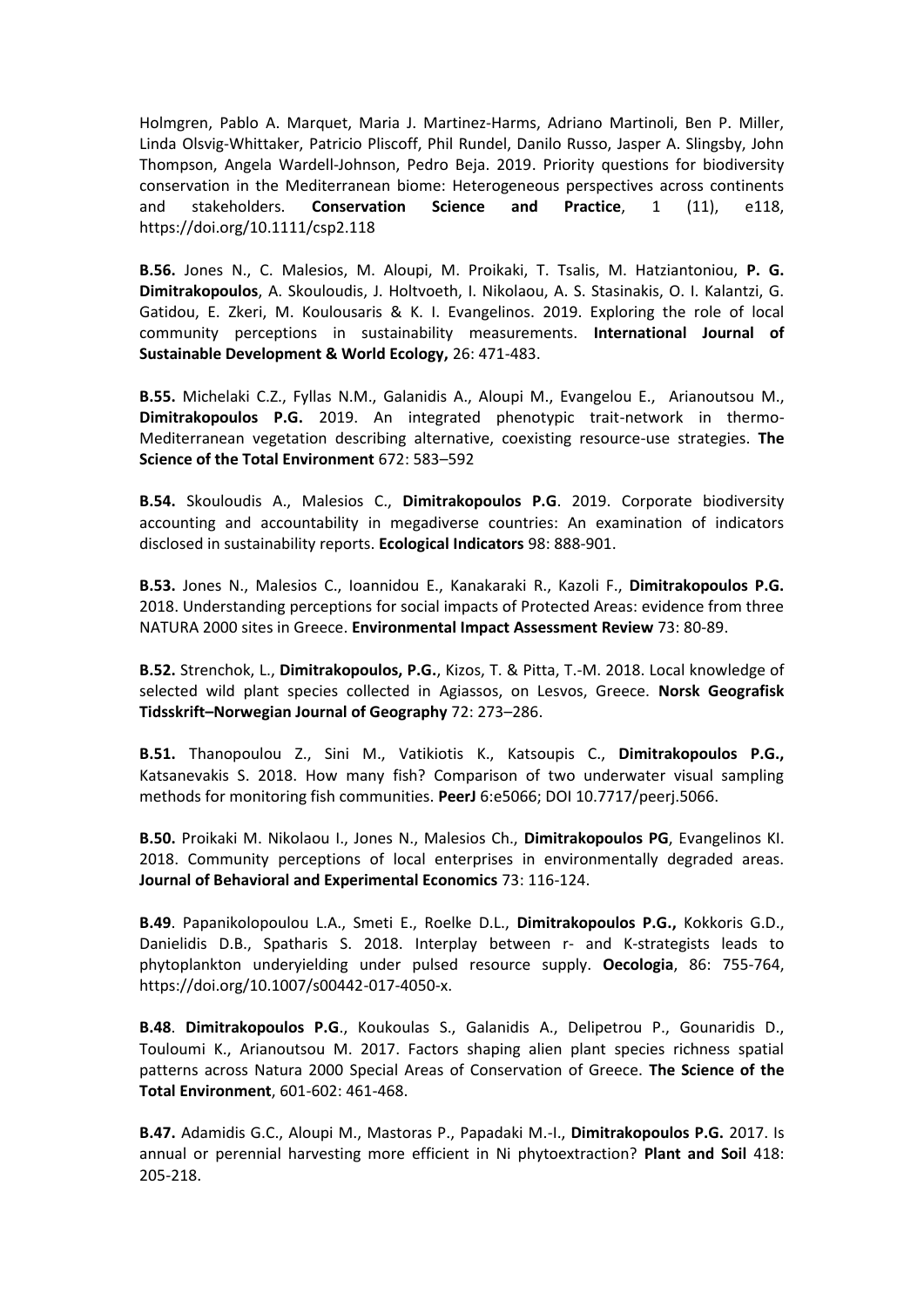**Β.46.** Fyllas, N.M., A. Christopoulou, A. Galanidis, C. Z. Michelaki, **P.G. Dimitrakopoulos**, P.Z. Fulé, M. Arianoutsou. 2017. Tree growth-climate relationships in a forest-plot network on Mediterranean mountains. **The Science of the Total Environment** 598: 393–403.

**B.45**. Fyllas, N.M., A. Christopoulou, A. Galanidis, C. Z. Michelaki, C. Giannakopoulos, **P.G. Dimitrakopoulos**, M. Arianoutsou, and M. Gloor. 2017. Predicting species dominance shifts across elevation gradients at mountain forests in Greece under a warmer and drier climate. **Regional Environmental Change** 17:1165–1177.

**Β.44.** Jones Ν., McGinlay J., **Dimitrakopoulos P.G**. 2017. Improving social impact assessment of Protected Areas: A review of the literature and directions for future research. **Environmental Impact Assessment Review** 64: 1-7.

**B.43.** Adamidis G.C., Kazakou E., Aloupi M., **Dimitrakopoulos P.G.** 2016. Is it worth hyperaccumulating Ni on non-serpentine soils? Decomposition dynamics of mixed-species litters containing hyperaccumulated Ni across serpentine and non-serpentine environments. **Annals of Botany** 117: 1241-1248.

**Β.42.** Jones Ν., Filos Ι., Fates Ε., **Dimitrakopoulos P.G**. 2015. Exploring perceptions on participatory management of NATURA 2000 forest sites in Greece. **Forest Policy and Economics** 56: 1-8[, doi:10.1016/j.forpol.2015.03.010](http://dx.doi.org/10.1016/j.forpol.2015.03.010)

**B.41.** Adamidis G.C., Kazakou E., Fyllas N.M., **Dimitrakopoulos PG**. 2014. Species adaptive strategies and leaf economic relationships across serpentine and non-serpentine habitats on Lesbos, Eastern Mediterranean. **PLoS ONE** 9(5): e96034. doi:10.1371/journal.pone.0096034

**B.40.** Christopoulou A., Fyllas N.M., Andriopoulos P., Koutsias N., **Dimitrakopoulos P.G**., Arianoutsou M. 2014. Post-fire regeneration patterns of *Pinus nigra* in a recently burned area in Mount Taygetos, Southern Greece: the role of unburned forest patches. **Forest Ecology and Management** 327: 148–156.

**B.39.** Vokou D., **Dimitrakopoulos P.G.**, Jones N., Damialis A., Monokrousos N., Pantis J.D., Mazaris A.D. and the Natura 2000 Committee (2010-2013) members. 2014. Ten years of comanagement in Greek protected areas: an evaluation. **Biodiversity and Conservation** 23: 2833–2855.

**Β.38.** Adamidis G.C., **Dimitrakopοulos PG**., Manolis A. Papageorgiou A.C. 2014. Genetic diversity and population structure of the serpentine endemic Ni hyperaccumulator *Alyssum lesbiacum*. **Plant Systematics and Evolution** 300: 2051-2060.

**Β.37.** Adamidis G.C., Aloupi Μ., Kazakou E., **Dimitrakopοulos PG**. 2014. Intra-specific variation in Ni tolerance, accumulation and translocation patterns in the Nihyperaccumulator *Alyssum lesbiacum*. **Chemosphere** 95: 496-502.

**B.36.** Jones N. Koukoulas S., Clark J.R.A., Evangelinos K.I., **Dimitrakopoulos P.G.**, Eftihidou M.O., Koliou A., Mpalaska M., Papanikolaou S., Stathi G., Tsaliki P. 2014. Social capital and citizen perceptions of coastal management for tackling climate change impacts in Greece. **Regional Environmental Change** 14(3): 1083-1093.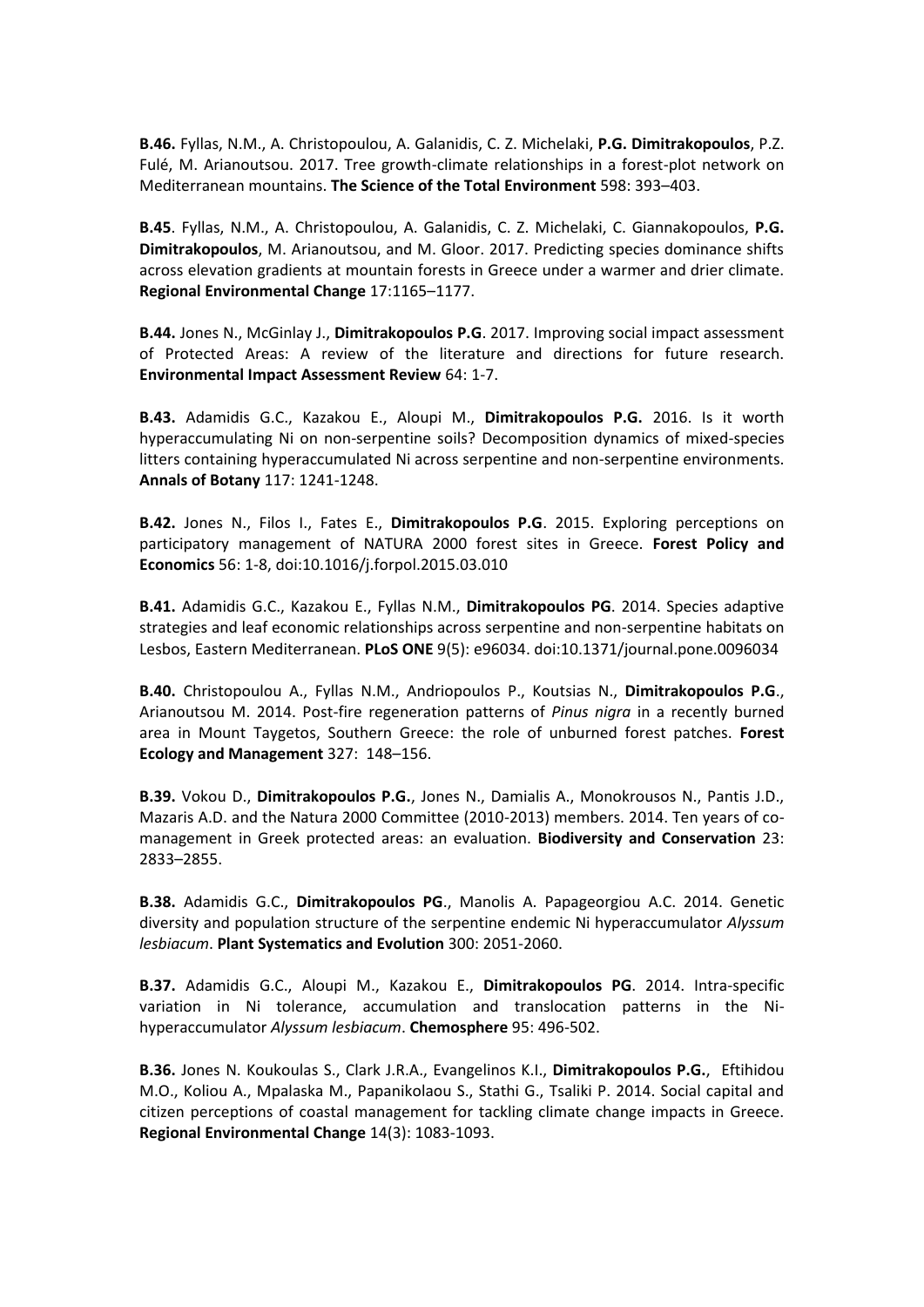**Β.35.** Adamidis G.C., Kazakou E., Baker AJM, Reeves RD, **Dimitrakopoulos PG.** 2014. The effect of harsh abiotic conditions on the diversity of serpentine plant communities on Lesbos Island, an eastern Mediterranean island. **Plant Ecology and Diversity** 7 (3): 433-444

**B.34.** Koerth J., Jones N., Vafeidis A.T., **Dimitrakopoulos, P.G.**, Melliou A., Chatzidimitriou E., Koukoulas S. 2013. Household adaptation and intention to adapt to coastal flooding in the Axios - Loudias - Aliakmonas National Park, Greece. **Ocean & Coastal Management** 82:43-50.

**Β.33.** Arianoutsou M., Delipetrou P., Vila M., **Dimitrakopoulos P.G.**, Celesti-Grapow L, Henderson L., Wardell-Johnson G., Ugarte-Mendes E., Rundel P.W. 2013. Comparative patterns of plant invasions in the Mediterranean biome. **PLoS ONE** 8(11): e79174, doi:10.1371/journal.pone.0079174

**Β.32.** Galanidis A. Troumbis A.Y., **Dimitrakopoulos P.G.** 2012. Long-term invasibility patterns in Mediterranean grasslands of varying initial diversities. **Journal of Biological Research** 18: 205-217.

**Β.31.** Jones Ν., Clark J.R.A., Panteli Μ., Proikaki Μ., **Dimitrakopoulos P.G.** 2012. Local social capital and the acceptance of Protected Area policies: an empirical study of two Ramsar river delta ecosystems in northern Greece. **Journal of Environmental Management** 96: 55- 63.

**Β.30.** Jones N., Gleridou Ch., **Dimitrakopoulos P.G.**, and Evangelinos K.I. 2012. Investigating social acceptability for public forest management policies as a function of social factors. **Forest Policy and Economics** 14: 148–155.

**Β.29.** Jones N, Iosifides T, Evangelinos KI, Florokapi I, and **Dimitrakopoulos P.G**. 2012. Investigating Knowledge and Perceptions for the National Park of Eastern Macedonia and Thrace, Greece. **International Journal of Sustainable Development and World Ecology** 19: 25-33.

**B.28.** Jones N., Panagiotidou K., Spilanis I., Evangelinos K.I., **Dimitrakopoulos P.G**. 2011. Visitors' perceptions on the management of an important nesting site for loggerhead sea turtles (*Caretta caretta* L.): the case of the Rethymno coastal area in Greece. **Ocean and Coastal Management** 54: 577-584.

**B.27.** Papanikolaou A.D., Fyllas N.M, Mazaris A.D., **Dimitrakopoulos P.G.**, Kallimanis A.S. & Pantis J.D. 2011. Grazing effects on plant functional group diversity in Mediterranean shrublands. **Biodiversity and Conservation** 20: 2831–2843.

**B.26.** Oikonomou V., **Dimitrakopoulos P.G.**, Τroumbis A.Y. 2011. Incorporating ecosystem function concept in environmental planning and decision making by means of multi-criteria evaluation: the case-study of Kalloni, Lesbos, Greece. **Environmental Management** 47: 77- 92.

**B.25.** Spatharis S., Roelke D.D., **Dimitrakopoulos P.G.**, Kokkoris GD. 2011. Analyzing the (mis) behavior of Shannon index in eutrophication studies using field & simulated phytoplankton communities. **Ecological Indicators** 11: 697-703.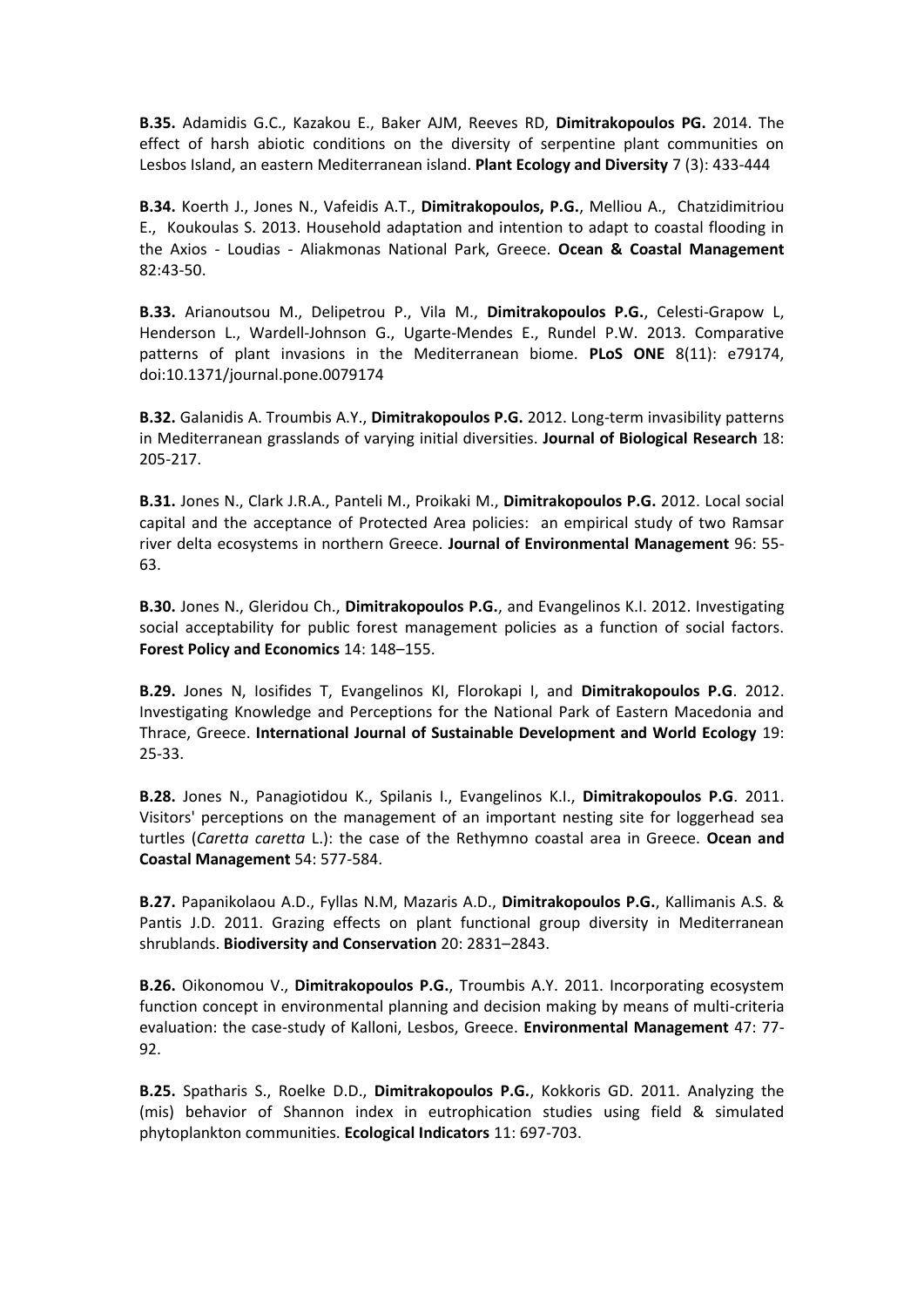**B.24. Dimitrakopoulos P.G.**, Jones N., Iosifides T., Florokapi I., Lasda O., Paliouras F., Evangelinos, K.I. 2010. Local Attitudes on protected areas: evidence from three Natura 2000 wetland sites in Greece. **Journal of Environmental Management** 91: 1847-1854.

**B.23. Dimitrakopoulos P.G**. 2010. Influence of species evenness on the litter-species richness - decomposition relationship in Mediterranean grasslands. **Journal of Plant Ecology** 3: 71-78.

**B.22.** Hector A, Hautier Y., Saner P, Wacker L, Bagchi R, Joshi J, Scherer-Lorenzen M, Spehn EM, Bazeley-White E, Weilenmann M, Caldeira MC, **Dimitrakopoulos PG**, Finn JA, Huss-Danell K, Jumpponen A, Mulder CPH, Palmborg C, Pereira JS, Siamantziouras ASD, Terry AC, Troumbis AY, Schmid B, Loreau M. 2010. General stabilizing effects of plant diversity on grassland productivity at multiple sites through population asynchrony and overyielding. **Ecology** 91: 2213-2220.

**Β.21.** Fyllas NM, Politi PI, Galanidis A, **Dimitrakopoulos PG**, Arianoutsou M. 2010. Simulating Regeneration and Vegetation Dynamics in Mediterranean Coniferous Forests. **Ecological modelling** 221: 1494-1504

**Β.20.** Kazakou E., Adamidis G.C., Baker A.J.M., Reeves R.D., Godino M., **Dimitrakopoulos P.G.** 2010. Species adaptation in serpentine soils in Lesbos Island (Greece): metal hyperaccumulation and tolerance. **Plant and Soil** 332: 369-385.

**Β.19.** Kazakou E., **Dimitrakopoulos P.G**., Baker A.J.M., Reeves R.D., Troumbis A.Y. 2008. Hypotheses, mechanisms and trade-offs of tolerance and adaptation to serpentine soils: from species to ecosystem level. **Biological Reviews** 83: 495-508.

**Β.18.** Fyllas N., **Dimitrakopoulos P.G**., Troumbis A.Y. 2008. Regeneration dynamics of a mixed Mediterranean pine forest in the absence of fire. **Forest Ecology and Management** 256: 1552-1559.

**Β.17.** Hector A., Joshi M. Scherer-Lorenzen, B. Schmid, E.M. Spehn, L. Wacker, M. Weilenmann, E. Bazeley-White, C. Beierkuhnlein, M. C. Caldeira, **P. G. Dimitrakopoulos**, J.A. Finn, K. Huss-Danell, A.Jumpponen, P. W. Leadley, M. Loreau, C. P. H. Mulder, C. Neβhöver, C Palmborg, D. J. Read, A-S. D. Siamantziouras, A. C. Terry, A. Y. Troumbis. 2007. Biodiversity and ecosystem functioning: reconciling the results of experimental and observational studies. **Functional Ecology** 21: 998-1002.

**Β.16. Dimitrakopoulos P.G.**, Siamantziouras A.-S.D., Galanidis A., Mprezetou I. & Troumbis A.Y. 2006. The interactive effects of fire and diversity on short-term responses of ecosystem processes in experimental Mediterranean grasslands. **Environmental Management** 37: 826- 839.

**Β.15. Dimitrakopoulos P.G.**, Galanidis A, Siamantziouras A.-S.D. & Troumbis A.Y. 2005. Short-term invasibility patterns in burnt and unburnt experimental Mediterranean grassland communities of varying diversities. **Oecologia** 143: 428-437.

**Β.14.** Spehn E.M., A. Hector, J. Joshi M. Scherer-Lorenzen, B. Schmid, E. Bazeley-White, C. Beierkuhnlein, M. C. Caldeira, M. Diemer, **P. G. Dimitrakopoulos**, J.A. Finn, H. Freitas, P. S. Giller, J. Good, R. Harris, P. Högberg, K. Huss-Danell, A.Jumpponen, J. Koricheva, P. W. Leadley, M. Loreau, A. Minns, C. P. H. Mulder, G. O'Donovan, S. J. Otway, C Palmborg, J. S.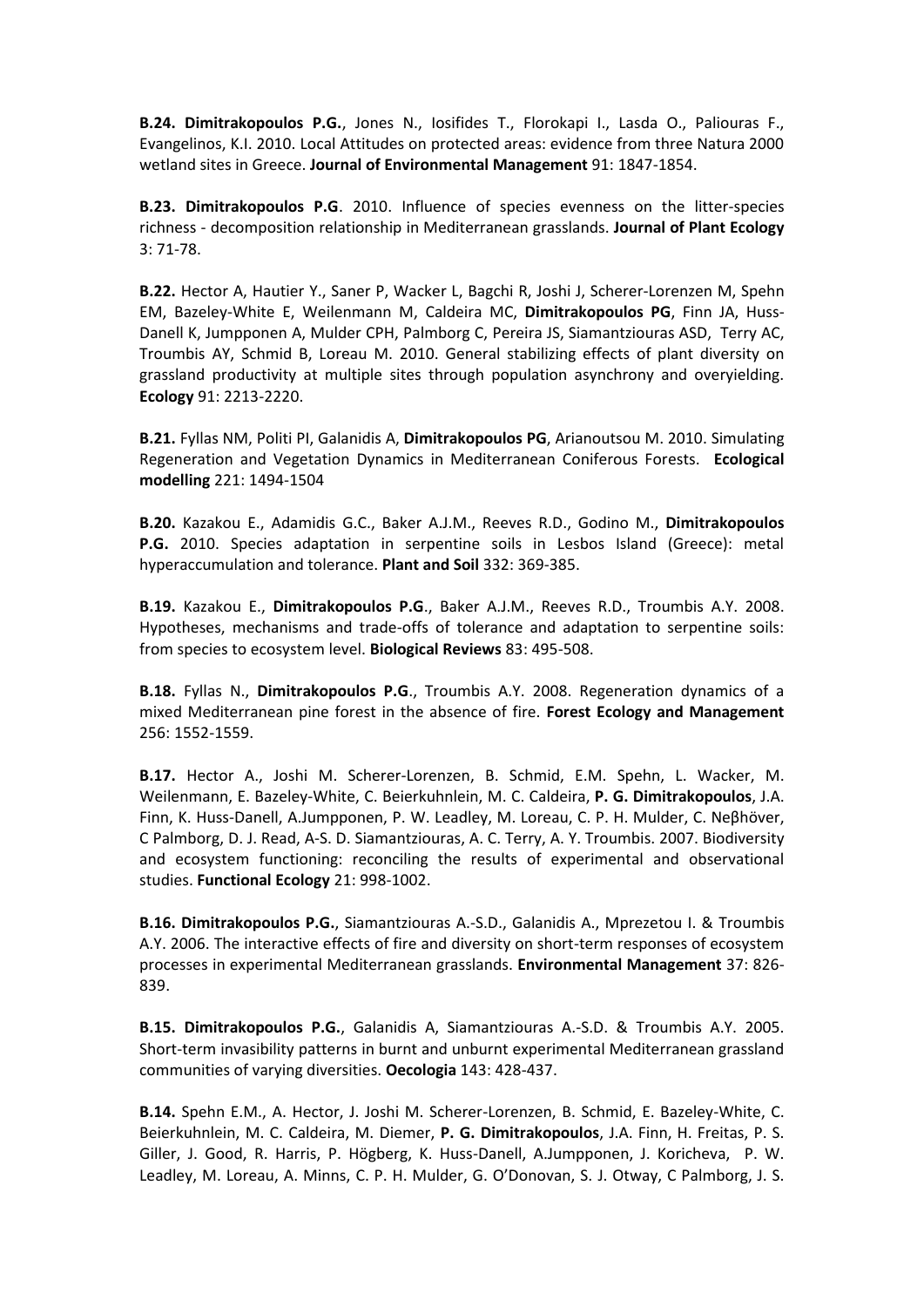Pereira, A Pfisterer, A. Prinz, D. J. Read, E-D. Schulze, A-S. D. Siamantziouras, A. C. Terry, A. Y. Troumbis, F. I. Woodward, S. Yachi, J. H. Lawton. 2005. Ecosystem effects of biodiversity manipulations in European grasslands. **Ecological Monographs** 75: 37-63 (data paper: Ecological Archives, M075-001-S1).

**Β.13.** Mulder C. P.H., E. Bazeley-White, **P.G. Dimitrakopoulos**, A. Hector, M. Scherer-Lorenzen, B. Schmid. 2004. Species Evenness and Productivity in Experimental Plant Communities. **Oikos** 107: 50-63.

**Β.12. Dimitrakopoulos P.G.** and B. Schmid. 2004. Biodiversity effects increase linearly with biotope space. **Ecology Letters** 7: 574-583

**Β.11. Dimitrakopoulos P.G.**, Memtsas D. and Troumbis A.Y. 2004. Questioning the effectiveness of the Natura 2000 Special Areas of Conservation strategy: the case of Crete. **Global Ecology and Biogeography** 13: 199-207.

**Β.10.** Spehn, E.M., M. Scherer-Lorenzen, B. Schmid, A. Hector, M. C. Caldeira, **P. G. Dimitrakopoulos**, J.A. Finn, A. Jumpponen, G O'Donovan, J.S Pereira, E.-D Schulze, A.Y Troumbis and C.Körner. 2002. The role of legumes as a component of biodiversity in a cross-European study of grassland biomass nitrogen. **Oikos** 98: 205-218.

**Β.9.** Memtsas, D., **Dimitrakopoulos, P.G** and Troumbis, A.Y. 2002. Incorporating multiple ecological criteria in classical zero one selection algorithms. **Web Ecology** 3: 48-55.

**Β.8.** Memtsas, D., **Dimitrakopoulos, P.G**., Siamantziouras, A.D. &. Troumbis, A.Y. 2002. Changes in structure and function in response to changing diversity within Mediterranean grassland communities. **Ecologia Mediterranea** 28: 5-13.

**B.7.** Minns, A., Finn, J., Hector, A., Caldeira, M., Joshi, J., Palmborg, C., Schmid, B., Scherer-Lorenzen, M., Spehn, E., Troumbis, A., Beierkuhnlein, C., **Dimitrakopoulos, P.G.**, Huss-Danell, K., Jumpponen, A., Loreau, M., Mulder, C.P.H., O'Donovan, G., Pereira, J.S., Schulze, E.-D., Terry, A.C., Woodward, F.I. 2001. The functioning of European grassland ecosystems: Potential benefits of biodiversity to agriculture. **Outlook on Agriculture**, 30 (3), pp. 179-185.

**Β.6.** Joshi, J., B. Schmid, M. C. Caldeira, **P. G. Dimitrakopoulos**, J. Good, R. Harris, A. Hector, K. Huss-Danell, A. Jumpponen, A. Minns, C. P.H. Mulder, J. S. Pereira, A. Prinz, M. Scherer-Lorenzen, A.-S. D. Siamantziouras, A. C. Terry, A. Y. Troumbis, and J. H. Lawton. 2001. Local adaptation enhances performance of common plant species. **Ecology Letters** 4: 536-544.

**Β.5.** Ηector, A., Schmid, B., Beierkuhnlein, C., Caldeira, M.C., Diemer, M., **Dimitrakopoulos, P.G**., Finn, J., Freitas, H., Giller, P.S., Good, J., Harris, R., Hogberg, P., Huss-Danell, K., Joshi, J., Jumpponen, A., Korner, C., Leadley, P.W., Loreau, M., Minns, A., Mulder, C.P.H., O'Donovan, G., Otway, S.J., Pereira, J.S., Prinz, A., Read, D.J., Scherer-Lorenzen, M., Schulze, E.-D., Siamantziouras, A.-S.D., Spehn, E.M., Terry, A.C., Troumbis, A.Y., Woodward, F.I., Yachi, S. & Lawton, J.H. 2000. No consistent effect of plant diversity on productivity - Response. **Science** 289: 1255a.

**Β.4.** Troumbis, A.Y., **Dimitrakopoulos, P.G**., Siamantziouras, A.D. & Memtsas, D. 2000. Hidden diversity and productivity patterns in mixed Mediterranean grasslands. **Oikos** 90: 551-561.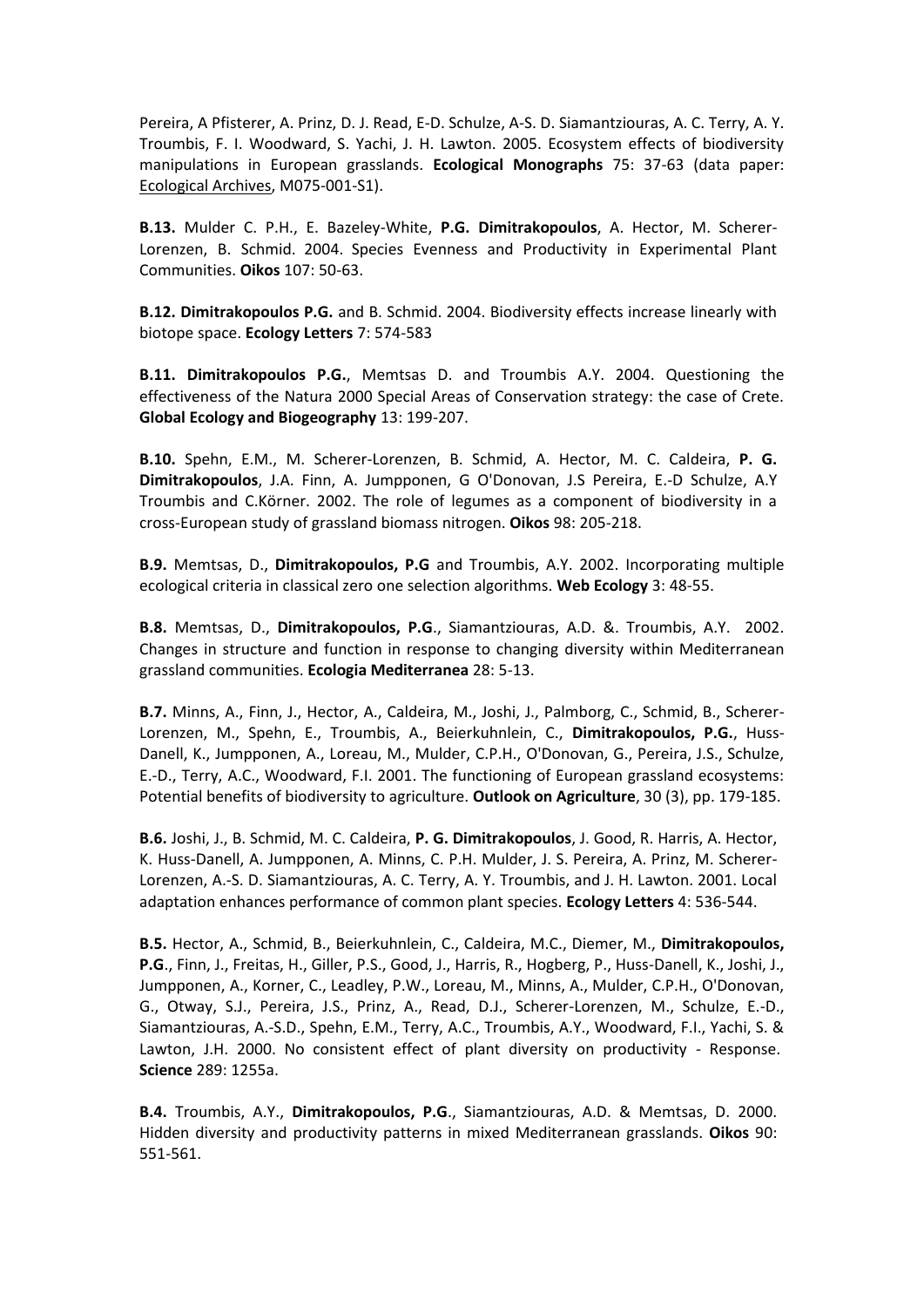**Β.3**. Loumou, A., Giourga, Ch., **Dimitrakopoulos, P**., Koukoulas, S., 2000. Tourism Contribution to the Agro-ecosystems Conservation: The case of Lesbos Island, Greece. **Environmental Management** 26: 363-370.

**Β.2**. Hector, A., B. Schmid, C. Beierkuhnlein, M. C. Caldeira, M. Diemer, **P.G. Dimitrakopoulos**, J.A. Finn, H. Freitas, P. S. Giller, J. Good, R. Harris, P. Högberg, K. Huss-Danell, J. Joshi, A. Jumpponen, C. Körner, P. W. Leadley, M. Loreau, A. Minns, C. P. H. Mulder, G. O'Donovan, S. J. Otway, J. S. Pereira, A. Prinz, D. J. Read, M. Scherer-Lorenzen, E-D. Schulze, A-S. D. Siamantziouras, E. Spehn, A. C. Terry, A. Y. Troumbis, F. I. Woodward, S. Yachi, J. H. Lawton. 1999. Plant Diversity and Productivity Experiments in European Grasslands. **Science** 286 (5442): 1123-1127

**Β.1.** Troumbis Α.Υ. & **Dimitrakopoulos P.G.** 1998. Geographic coincidence of diversity threatspots for three taxa and conservation planning in Greece. **Biological Conservation** 84: 1-6.

## *Conference Proceedings*

**1.** Kyrkas D., G. Echevarria, E. Benizri, N. Mantzos, G. Patakioutas, P. S. Kidd, J. L. Morel, M. O. Simonnot, P. Dimitrakopoulos, M. Konstantinou. 2019. Hyperaccumulators, native in Northern Pindus (Greece) used as "Metal Crops" for nickel recovery. XVI OPTIMA Meeting, Agricultural University of Athens, Greece 2 - 5 October

**2.** Kyrkas, D., Echevarria, G., Benizri, E., Mantzos, N., Patakioutas, G., Kidd, P.S., Morel, J.L., Simonnot, M-O., Tognacchini, A., Puschenreiter, M., Dimitrakopoulos, P., Konstantinou, M. 2019. Experimental Cropping of Nickel Hyperaccumulators in Northern Greece. 13th Symposium on the Flora of Southeastern Serbia and Neighboring Regions, Stara planina Mt., 20th to 23th June, Serbia.

**3.** Thanopoulou Z., Sini M., Vatikiotis K., Katsoupis C., Dimitrakopoulos P.G., Katsanevakis S. 2018. How many fish? Comparison of two underwater visual sampling methods for monitoring fish communities. In: Karachle PK, Loukaidi V, Kanellopoulos ThD, Gerovasileiou V, Strogyloudi E, Papadopoulou K-N, Gkouvousi A, Trachalakis P, Arvanitidis C. (editors), Books of Abstracts of 12th Panhellenic Symposium of Oceanography & Fisheries (30 May - 3 June 2018, Corfu, Greece), p.3. (ISBN: 978-960-9798-08-2).

**4.** Moreira F., Pedro Beja, Ana Filipa Filipe , Lluís Brotons, Miguel Clavero, John Thompson, Danilo Russo, Leonardo Ancilloto, Adriano Martinoli, Margarita Arianoutsou, Panayiotis Dimitrakopoulos, Linda Olsvig-Whittaker, Eliezer Frankenberg, Jeffrey Clary, Peggy Fiedler, Phil Rundel, Raquel Fagoaga, Milena Holmgren, Maria Martinez-Harms, Pablo Marquet, Patricio Pliscoff-Varas, Jasper Slingsby, Karen Esler, Nicky Allsopp, Grant Wardell-Johnson, Ben Miller, Angela Wardell-Johnson. 2018. Overall (first) results of the '100 questions for biodiversity conservation in Mediterranean-type regions of the world' initiative. 5th European Conference of Conservation Biology, 12th – 15th of June 2018, Jyväskylä, Finland. doi: 10.17011/conference/eccb2018/107272

**5.** Beja P., Leonardo Ancilloto, Margarita Arianoutsou, Lluís Brotons, Miguel Clavero, Panayiotis Dimitrakopoulos, Ana Filipa Filipe, Eliezer Frankenberg, Adriano Martinoli, Linda Olsvig-Whittaker, Danilo Russo, John Thompson, Francisco Moreira. 2018. Priority questions for biodiversity conservation in the Mediterranean Basin. 5th European Conference of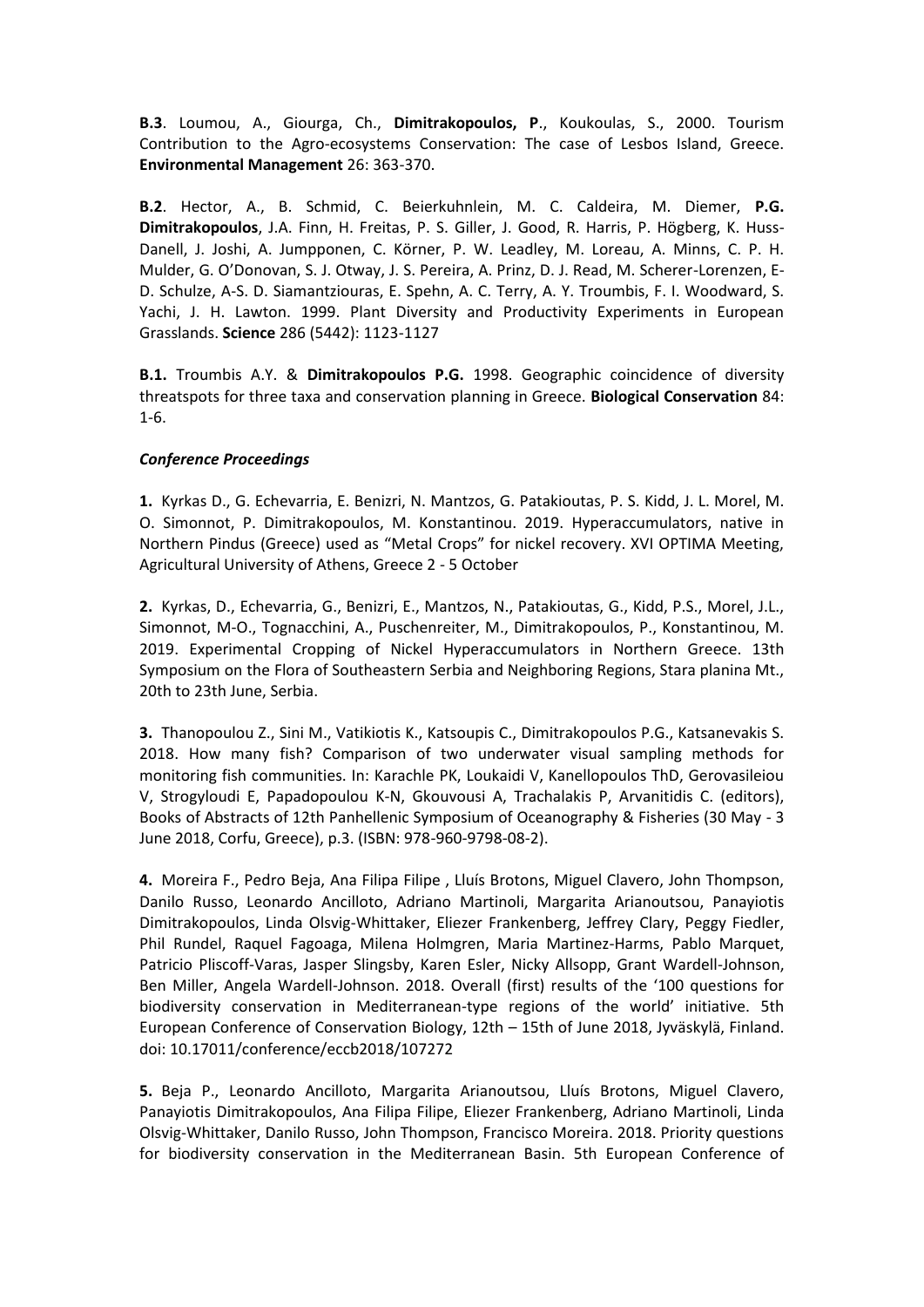Conservation Biology, 12th – 15th of June 2018, Jyväskylä, Finland. doi: 10.17011/conference/eccb2018/107715

**6.** Arianoutsou M., Delipetrou P., Vila M., Dimitrakopoulos P.G., Celesti-Grapow L, Henderson L., Wardell-Johnson G., Ugarte-Mendes E., Rundel P.W. 2017. Comparative patterns of plant invasions in the Mediterranean biome. In: Máguas C., Crous C., Costa C. (Eds.). Ecology and Management of Alien Plant Invasions - Syntheses, Challenges and New Opportunities. Centre for Ecology, Evolution and Environmental Changes, Lisboa, p.93.

**7.** Adamidis G.C., Aloupi M., Mastoras P., Papadaki M.-I., Dimitrakopoulos P.G. 2017. Is annual or perennial crop harvesting more efficient in Ni phytoextraction? Book of abstracts of 9th International Conference on Serpentine Ecology, Tirana and Pogradec, 5-9 June 2017, p. 173.

**8.** Vasios G., Kyriakidis P., **Dimitrakopoulos P.G.** 2015. Analyzing Spatial Distribution of Plant Species in a Mediterranean Island: A Geostatistical Approach. Page 447, Book of Abstracts, European Ecological Federation Conference under the title 'Ecology at the Interface, Rome, 21-25 September.

**9.** Fyllas N., Michelaki C., Galanidis A., Evangelou E., **Dimitrakopoulos P.G.**, Arianoutsou M. 2015. Modeling Mediterranean Forests Dynamics using an Individual-Trait-Based Simulator (TFS). Geophysical Research Abstracts, Vol. 17, EGU2015-10794. European Geosciences Union, General Assembly 2015, Vienna, Austria, 12-17 April.

**10.**Galanidis A., **Dimitrakopoulos P.**, Arianoutsou M., Brundu G. 2014. Priority Invasive Alien Plants in Natura 2000 Sites in Greece. Page 258 in: Ahmet Uludağ A., Yazlik A., Jabran K., Türkseven S., Starfinger U. (eds.) Proceedings of the 8th International Conference on Biological Invasions from understanding to action. 03-08 November 2014, Antalya-TURKEY.

**11.**Galanidis A., **Dimitrakopoulos P.**, Arianoutsou M., Brundu G. 2014. Alien flora of Natura 2000 sites in Greece: species richness and site characteristics. Page 97 in Fried G., Bon M.-C., Brundu G., Brunel S., Chauvel B., Cheptou P.-O., Hatcher P.E., Haury J., Jourdan M., Kazakou E., Le Bourgeois T., Mandon-Dalger I., Marchante H., Mekki M., Müller-Schärer H., Novak S., Recasens J., Sforza R., Sheppard A., Taleb A. & Vitou J. (eds.). 4th International Symposium on Environmental Weeds and Invasive Plants. Abstracts. May 19 to 23, 2014. Montpellier SupAgro, Montpellier, France.

**12.**Kazakou E., Adamidis G.C., Baker AJM, Reeves RD, **Dimitrakopοulos PG.** 2014. Adaptation des espèces aux sols serpentiniques: des traits des espèces au fonctionnement des communautés et des écosystèmes. Le cas de île de Lesvos en Méditerrané de l'Est. 10. congrès francophone d'écologie des communautés végétales ECOVEG 10 : Ecologie des Communautés Végétales, Apr, 9-11, 2014, Lyon, France

**13.**Grammatikaki M, Galinou E., **Dimitrakopoulos P.G.**, Margaris N. and Poirazidis K. 2012. The importance of olive groves for wintering birds in the Mediterranean region. Page 63 in Book of abstracts - 12th International Congress on the Zoogeography and Ecology of Greece and Adjacent Regions, 18-22 June, Athens.

**14.**Adamidis G.C, Kazakou E., Baker A.J.M., Reeves R.D., **Dimitrakopoulos P.G**. 2011. The importance of the edaphic factor in shaping serpentine plant communities: the case of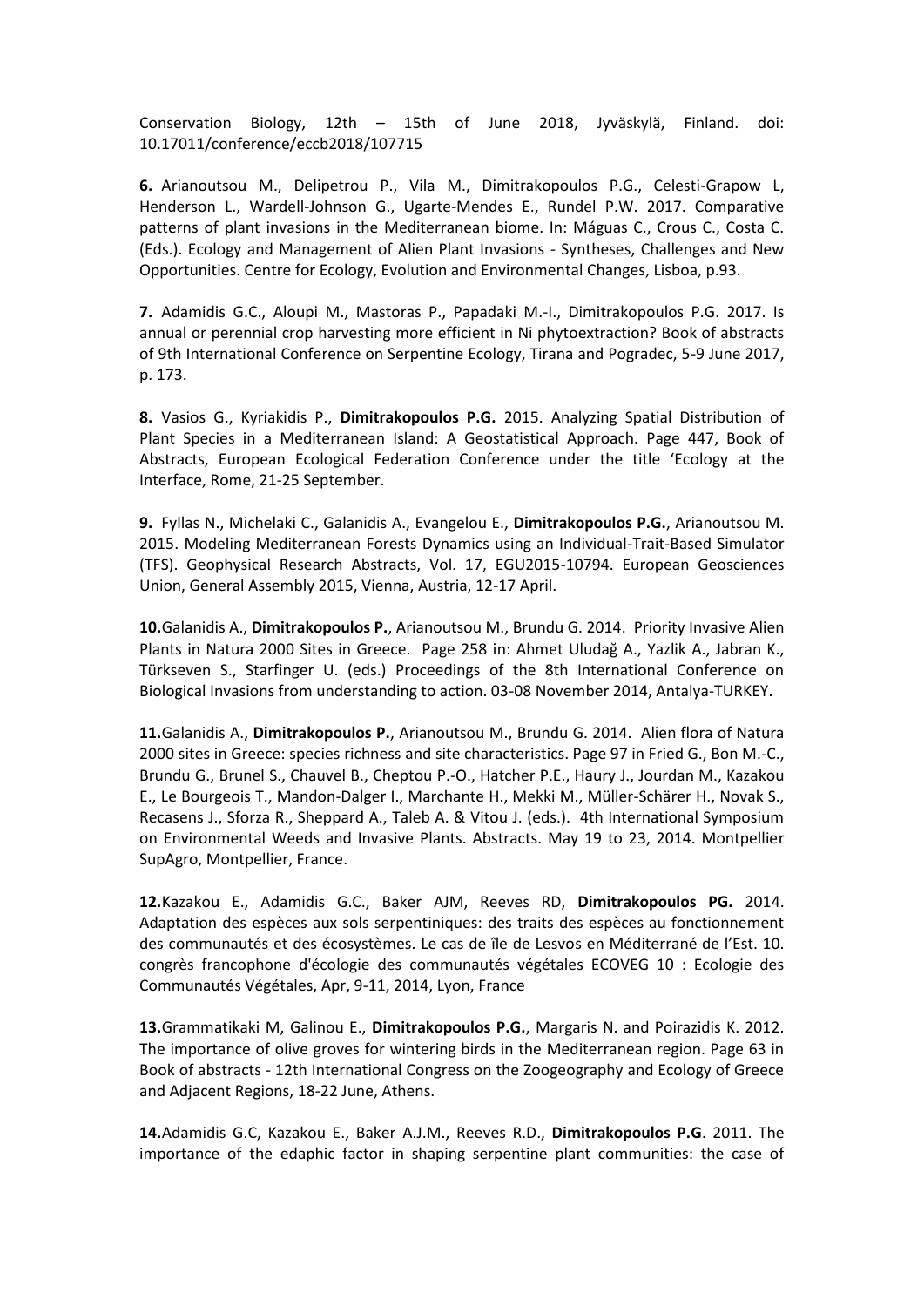ultramafic habitats in Lesbos Island, Greece. 7th International Conference on Serpentine Ecology, Coimbra, Portugal.

**15.**Adamidis G.C, Aloupi M, Kazakou E., Baker A.J.M., Reeves R.D., **Dimitrakopoulos P.G**. 2011. Intra-population variation in nickel accumulation and tolerance in the serpentine endemic Ni-hyperaccumulator Alyssum lesbiacum. 7th International Conference on Serpentine Ecology, Coimbra, Portugal.

**16.**Adamidis G.C, Kazakou E., Baker A.J.M., Reeves R.D., **Dimitrakopoulos P.G**. 2011. Decomposition dynamics of mixed-species litters containing hyperaccumulated nickel across serpentine and non-serpentine environments. 7th International Conference on Serpentine Ecology, Coimbra, Portugal.

**17.**Arianoutsou M., **Dimitrakopoulos P.G**. 2011. Nature Conservation in Greece: legal framework, current situation and conservation initiatives. Mediterranean Reserve Managers International Cooperative Workshop. Bodega Bay Marine Reserve, University of California, USA. (*Invited*)

**18.**Adamidis G., Kazakou E., **Dimitrakopoulos P.G**. 2009. The influence of edaphic factor and endemic species presence on structure and biomass production of serpentine communities. Book of Abstracts, 2nd European Congress of Conservation Biology, Prague, p. 151.

**19.**Kazakou E., Adamidis G., Troumbis A., **Dimitrakopoulos P.G**. 2008. Leaf functional traits of species from serpentine and non-serpentine soils. In: Stadler J., Schöppe F., Frenzel M. (eds). Proceedings of the EURECO-GFEO 2008 conference. p. 591. Leipzig, Germany.

**20.**Kalogiropoulou Aik., Fyllas N., Klonari Aik., **Dimitrakopoulos P.** 2008. The Forest beside Me: The Use of Educational Software, as a Tool of Teaching and Learning Environmental Issues. Earth Conference 2008 entitled 'Studying, Modeling and Sense Making of Planet Earth', 1-6 June, University of the Aegean, Mytilini, Greece, 8p. (cd-rom)

**21.**Oikonomou V., **Dimitrakopoulos P.**, Troumbis A.Y. 2008. Incorporating the multifunctionality concept in environmental management and decision-making. Earth Conference 2008 entitled 'Studying, Modeling and Sense Making of Planet Earth', 1-6 June, University of the Aegean, Mytilini, Greece, 8p. (cd-rom)

**22.**Oikonomou V., **Dimitrakopoulos P.G.** 2007. Incorporating the concept of multifunctionality in regional environmental management and decision making, using qualitative multi-criteria analysis. The case of Natura 2000 Kalloni's wetland site on Lesvos Island, Greece. In: D. Rokich, G. Wardell-Johnson, C. Yates, J. Stevens, K. Dixon, R. McLellan & G. Moss (eds.). "Proceedings of the MEDECOS XI 2007 Conference". Pages 179-180. Kings Park and Botanical Garden, Perth, Australia.

**23.**Galanidis A., **Dimitrakopoulos P.G**., Troumbis A.Y. 2007. Long-term invasibility patterns in Mediterranean herbaceous communities of different initial diversities. In: D. Rokich, G. Wardell-Johnson, C. Yates, J. Stevens, K. Dixon, R. McLellan & G. Moss (eds.). "Proceedings of the MEDECOS XI 2007 Conference". Pages 93-94 .Kings Park and Botanical Garden, Perth, Australia.

**24.**Vasios G.K., **Dimitrakopoulos P.G.** 2007. The productive system of the mastic tree (Pistacia lentiscus var. chia) as a landscape driver in south of Chios Island, Greece. In: D.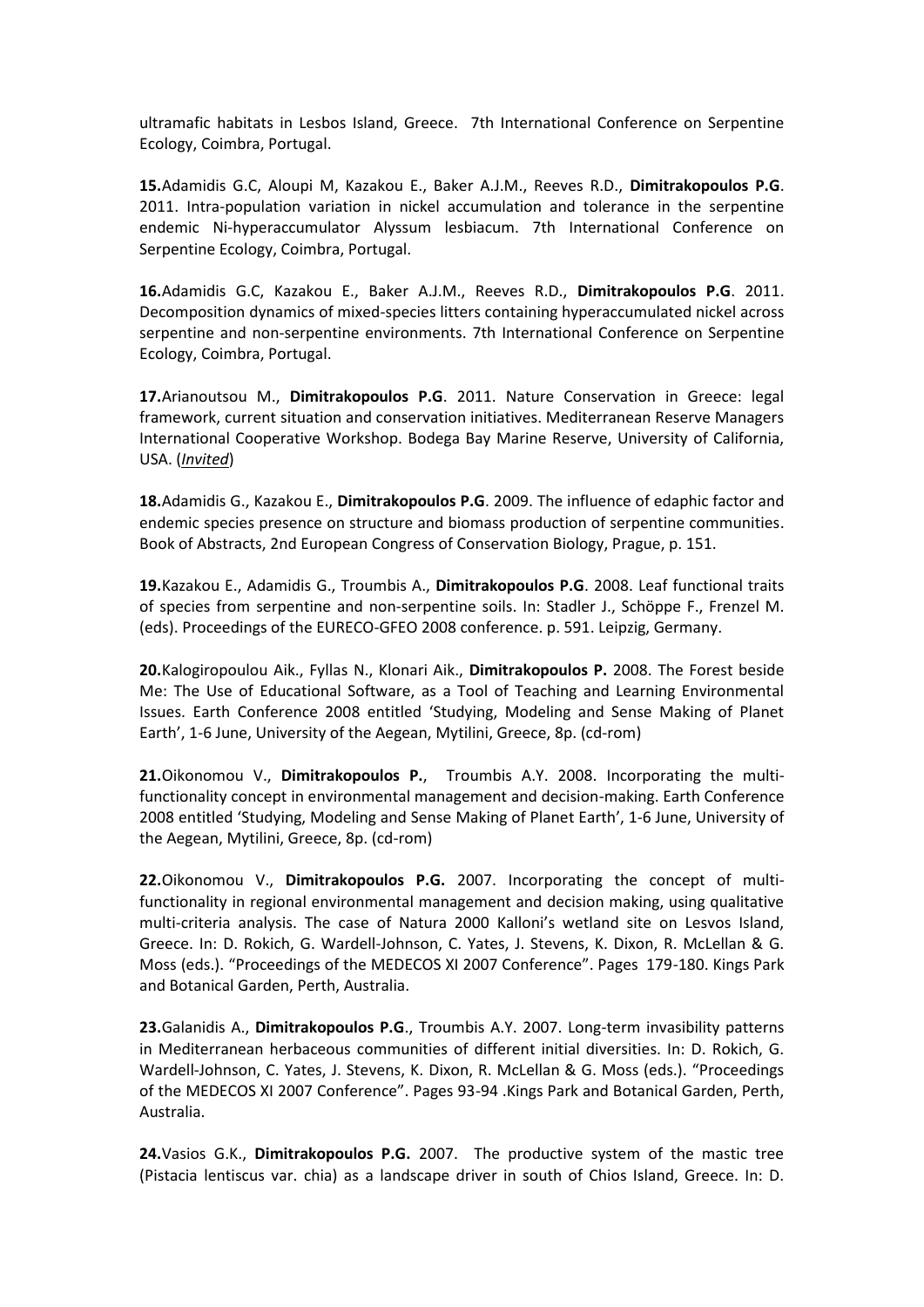Rokich, G. Wardell-Johnson, C. Yates, J. Stevens, K. Dixon, R. McLellan & G. Moss (eds.). "Proceedings of the MEDECOS XI 2007 Conference". Pages 259-260. Kings Park and Botanical Garden, Perth, Australia.

**25.** Fyllas N.M., Metohianakis H., Xypteras N., **Dimitrakopoulos P.G.** 2007. Study of the regeneration density in East Mediterranean pine forests (Pinus brutia Ten.) of different succession stage defined by the last fire event. In: Lekkas T.D. (ed). Proceedings of the 10th International Conference on Environmental Science and Technology, Vol. B, pp 184-190, Kos Island, Greece.

**26.**Vasios G.K., **Dimitrakopoulos P.G**. 2007. Monitoring the productive system of the mastic tree (Pistacia lentiscus var. chia) with the use of remote sensing techniques. Page 93 in Book of Abstracts of EcoSummit 2007, China.

**27.** Galinou E., Grammatikaki M., **Dimitrakopoulos P**., Margaris N. 2006. An evaluation of the importance of olive groves for birds. Page 36 in Book of abstracts - 10th International Congress on the Zoogeography and Ecology of Greece and Adjacent Regions, Patras.

**28.** Vasios G.K., A. Thomaidou, K. Karystinakis, **P.G. Dimitrakopoulos** and A. Y. Troumbis. 2006. Study of productive system of mastic tree (*Pistacia lentiscus* var. *chia*) using satellite images. Annual Conference of Hellenic Ecological Society and Hellenic Zoological Society, Ioannina, Greece.

**29.** Mihelaki Ch., Kouri A., Fyllas N., **Dimitrakopoulos PG**. 2006. Estimation of regeneration density in mixed pine forests (*Pinus brutia* Ten. - *Pinus nigra* Arn. subsp *pallasiana*). Annual Conference of Hellenic Ecological Society and Hellenic Zoological Society, Ioannina, Greece.

**30. Dimitrakopoulos P.G**., Kalpakas K., Vasios G., Troumbis AY. 2005. Effectiveness of quantitative methods for selecting priority areas for biodiversity conservation. Page 340 in Erdem U, Nurlu, R.M. (eds) Proceedings of EURECO 2005 – 10th European Ecological Congress, Kusadasi, Turkey (abstract).

**31. Dimitrakopoulos P.G**. 2005. Biodiversity, biotope space and ecosystem performance. In: Lekkas T.D. Proceedings of the 9th International Conference on Environmental Science and Technology, Vol B. pp. 158-163, Rhodes Island, Greece.

**32.** Giannakoula K., Matsinos G., **Dimitrakopoulos PG**, Troumbis AY. 2004. Wetlands and Climate Change. Annual Conference of Hellenic Ecological Society and Hellenic Zoological Society. Mytilene, Lesbos.

**33.** Galanidis A., **Dimitrakopoulos PG**, Troumbis AY. 2004. Temporal variation in diversity-invasibility relationship: experimental evidence from Mediterranean grasslands. Annual Conference of Hellenic Ecological Society and Hellenic Zoological Society. Mytilene, Lesbos.

**34.** Makrikosta E.-Ν., **Dimitrakopoulos PG**, Dalias P., Troumbis AY. 2004. The effect of grazing pressure exclusion on soil organic carbon. Annual Conference of Hellenic Ecological Society and Hellenic Zoological Society. Mytilene, Lesbos.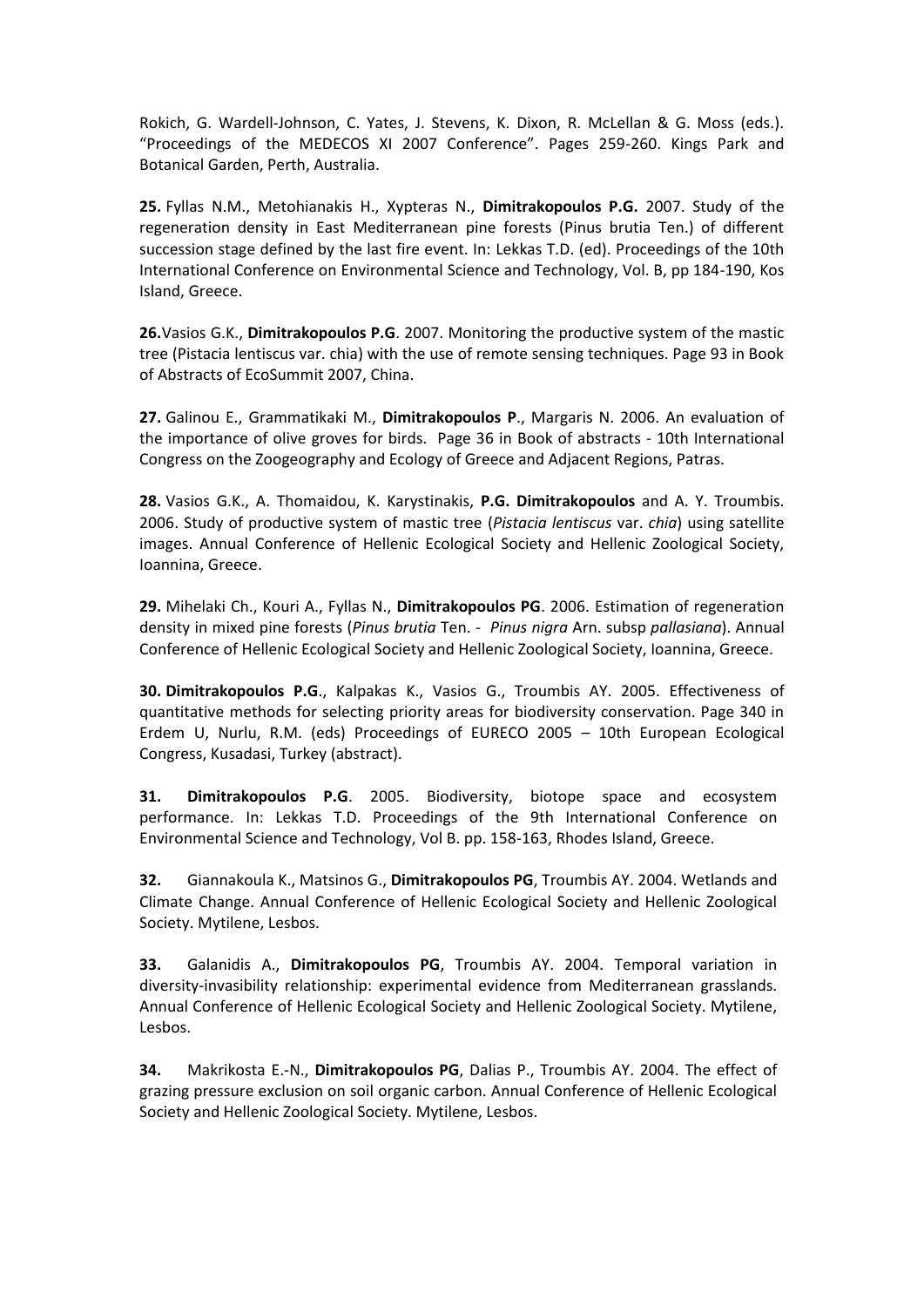**35.** Vasios G., **Dimitrakopoulos PG**, Troumbis AY. 2004. Platform development for spatial analysis of environmental phenomena: The study of carbon stock dynamics. Annual Conference of Hellenic Ecological Society and Hellenic Zoological Society. Mytilene, Lesbos.

**36. Dimitrakopoulos PG** and B. Schmid. 2004. Positive biodiversity effects increase linearly with biotope space. pp 112 in Traveset A and M. Loreau (eds). Proceedings of the final conference of the LINKECOL programme of the ESF. Palma de Mallorca, Spain (poster).

**37. Dimitrakopoulos PG** &, Troumbis AY. 2004. Biodiversity, stability, and ecosystem functioning in experimental Mediterranean grassland communities, pp. 1-9 in Arianoutsou M. and V. Papanastasis (eds.) Proceedings of the 10th International Conference on Mediterranean Climate Ecosystems (MEDECOS X), Millpress Publications. Netherlands.

**38.** Schmid B. and **Dimitrakopoulos P.G**. 2004. Plant diversity effects increase with rooting space. 89th annual meeting of Ecological Society of America, Portland (abstract). http://abstracts.co.allenpress.com/pweb/esa2004/

**39.** Troumbis AY, **Dimitrakopoulos PG**, Siamantziouras ASD and Galanidis A. 2003. Biodiversity and ecosystem functioning. 1st Conference of the Hellenic Ecological Society, Thessaloniki, Greece (in Greek).

**40. Dimitrakopoulos PG**, Galanidis A and Troumbis AY. 2003. Effects of fire and diversity on invasibility in Mediterranean grasslands: Experimental manipulations in Lesbos. 25th Conference of the Hellenic Society for Biological Sciences, Mytilene, Greece (in Greek with English summary).

**41.** Wacker L., Ignatuk O., **Dimitrakopoulos P**., Eichenberger-Glinz S. and Schmid B. 2002. Biodiversity and ecosystem functioning: effects of niche differentiation in experimental plant communities. Umweltforschungstag der Universität Zürich zum Thema "Alpen - Schnee von gestern?" ein. 18 Juni, Zürich, Swiss (poster).

**42.** Troumbis A., Hector A. & **The BIODEPTH Consortium**. 1999. Species diversity and ecosystem function in experimental grasslands: within- vs. between- sites variation in patterns, pp. 117 in S.P. Sgardelis & J.D. Pantis (Eds). Proceedings of EURECO '99 - 8th European Ecological Congress, Halkidiki - Greece (abstract).

**43.** Memtsas D., **Dimitrakopoulos P**. & Troumbis A.Y. 1999. Conservation planning: evaluation of algorithms for the reserve selection problem, pp. 221 in S.P. Sgardelis & J.D. Pantis (Eds) Proceedings of EURECO '99 - 8th European Ecological Congress, Halkidiki - Greece (abstract).

**44. Dimitrakopoulos, P.G**. and A.Y. Troumbis. 1995. Threat – Extinction Indices for the Identification of Hotspots in Greece. Pp. 613-625 in Lekkas, Th. (ed) Proceedings of the 4th Conferenxce on Environmental Science and Technology. Vol. 1, Molyvos, Lesbos (in Greek with English summary).

## *Books*

**1.** R. Relyea, R. Ricklefs, Ecology, the economy of nature, 8th edition (Edited by Arianoutsou M., **Dimitrakopoulos P**., Parmakelis A., Sfenthourakis S., Triantis K.) Broken Hill Publishers Ltd/P.C. Paschalidis, 888p. (ISBN: 978-9925-575-19-0) (in Greek).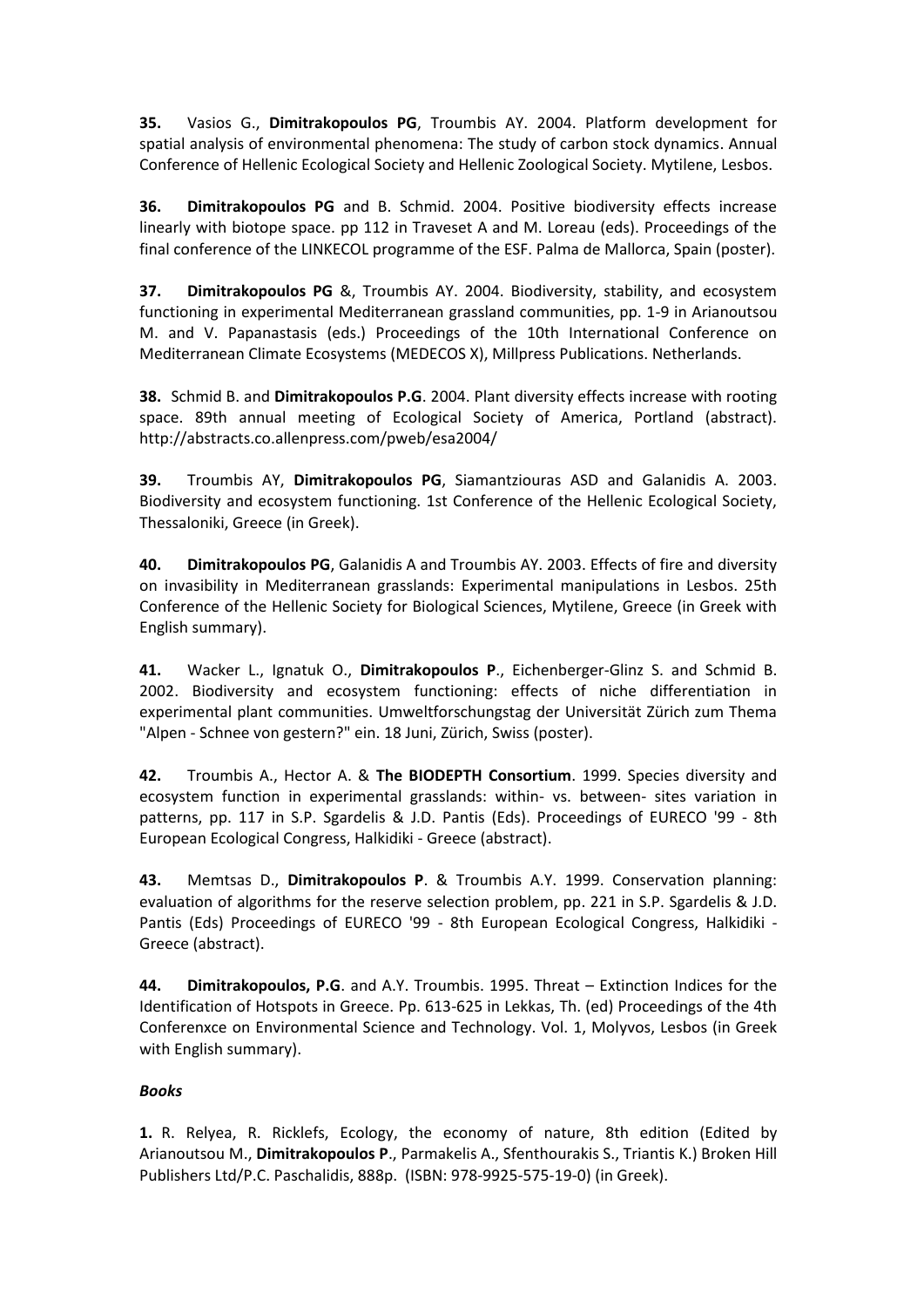**2.** G. Tyler Miller, S.Ε. Spoolman. 2018. Environmental Science, 15th ed. (Edited by **Dimitrakopoulos P**., Gavrilakis C.). Tziolas Pubications, 640p., Thessaloniki, Greece (ISBN: 978-960-418-613-6) (in Greek).

**3.** Primack R.B., Arianoutsou Μ., **Dimitrakopoulos P**. 2017. A Primer of Conservation Biology (5th ed) – Greek Edition. University Studio Press, 500 p., Thessaloniki, Greece. (ISBN: 978-961-12-2331-5).

**4. Dimitrakopoulos P.G.,** Kokkoris G.D. (editors). 2014. Proceedings of the 7th Conference of Hellenic Ecological Society under the title 'Ecology: Linking systems, scales and disciplines'. Hellenic Ecological Society, Mytilene, Lesvos (ISBN: 978-618-80272-1-3).

**5.** Arianoutsou Μ., **Dimitrakopoulos P.** (editors) 2012. Proceedings of the 6th Conference of Hellenic Ecological Society under the title 'Ecological research in Greece: trends, challenges, implementations'. Hellenic Ecological Society, Athens (ISBN: 978-618-80272-0- 6).

**6.** Kokkoris G.D., **Dimitrakopoulos P.G.**, Dalias P., Glytsis M. 2005. *Biological Diversity*. Ministry of the Environment/EU, Athens, 49pp. (in Greek, ISBN: 960-7284-19-4).

**7. Dimitrakopoulos P**., Matsinos Y, Kokkoris G., Koutsoubas D. (editors). 2005. Proceedings of the Annual Conference of Hellenic Ecological Society and Hellenic Zoological Society – Mytilene, November 18-21, 2004. V.Giourdas Publications, Athens, 303pp. (in Greek with English abstracts, ISBN: 960-387-432-9).

## *Book Chapters*

**1.β. Dimitrakopoulos P.G**. & Troumbis A.Y. 2019. Biotopes. *Reference Module in Earth Systems and Environmental Sciences, from Encyclopedia of Ecology, 2nd Edition*, Vol. [1], Section: Conservation Ecology pp. [359-365]. https://doi.org/10.1016/B978-0-12-409548- 9.10923-6

**1.α. Dimitrakopoulos P.G**. & Troumbis A.Y. 2008. Biotopes. In: Jørgensen S.E. & Fath B.D. (editor-in-Chief.), *Encyclopedia of Ecology*, Vol [1], Section: General Ecology, pp. [471 -475], Oxford: Elsevier.

**2.** Luna B., Arianoutsou M., Chamorro D., Galanidis A., Fyllas N., Dimitrakopoulos P., Kavgaci A., Sirca C., Mouillot Florent, Moreno J.M. 2014. Germination sensitivity of Mediterranean species to changing climate conditions. In : Moreno J.M., Arianoutsou M., González-Cabán A., Mouillot Fl., Oechel W.C., Spano D., Thonicke K., Vallejo V.R., Vélez R. (eds.) *Forest fires under climate, social and economic changes in Europe, the Mediterranean and other fireaffected areas of the world - FUME : lessons learned and outlook.* Adelaïde : Calyptra Pty, p. 36-37.

**3.** Vasios G.K., **Dimitrakopoulos, P.G**., Troumbis A.Y. 2013. Priority Areas Integration (PAI) method. A tool to facilitate biodiversity conservation? In: Johnson B. Smith (ed.). *National Parks: Sustainable Development, Conservation Strategies, and Environmental Impacts*. Nova Science Publishers Inc. NY., pp. 129-154.

**4.** Jones Ν., Proikaki Μ., **Dimitrakopoulos, P.G.** 2011. Social capital indicators and their utilization in environmental policies for protected areas. In: Candace M. Baird (ed). *Social*